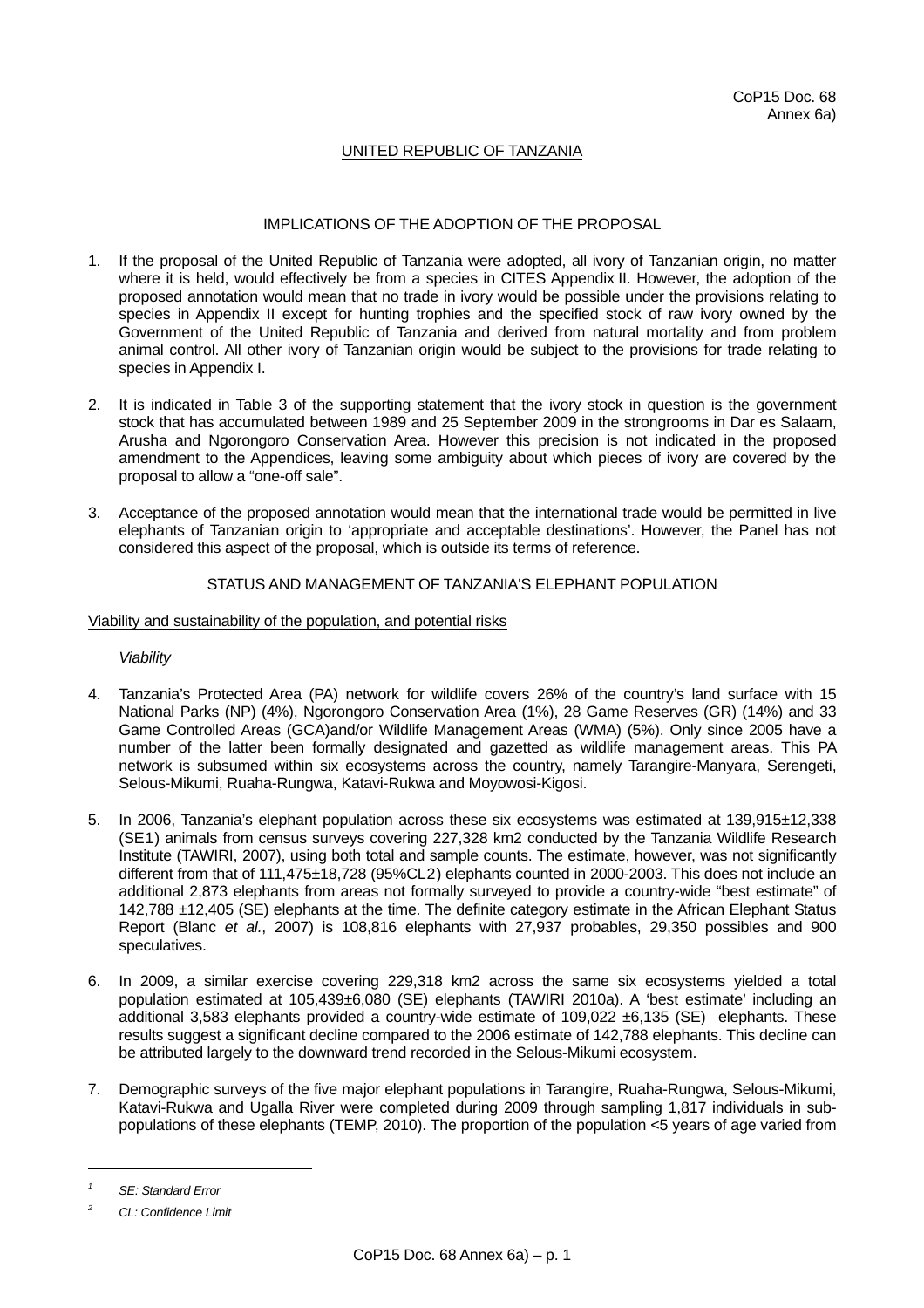41% in Tarangire NP to 25% in Ugalla River GR, with values above 30% (Tarangire, Ruaha-Rungwa and Selous GR) indicative of good to high growth rates. Indeed, at >6%, Tarangire has one of the highest growth rates ever recorded for an African elephant population (Foley and Faust 2010). Those populations with the proportion of their herds <5 years of age below 30% (Katavi NP and Ugalla GR), and indicative of low recruitment and growth rates, suggests one or more factors acting singly or in combination such as higher infant mortality and increased stress associated with human-elephant conflict and/or illegal activity, i.e. poaching.

8. Whilst the most recent estimates suggest that the Tanzanian elephant population is stable or possibly decreasing, it still remains large (>100,000) and demographically healthy. It is widespread across the country in diverse ecosystems, with a high proportion (>80%) in Protected Areas and can certainly be considered viable.

### *Sustainability*

- 9. Apart from possible survey sampling errors and errors in data processing and analysis, e.g. the 2006 Kilombero GCA estimates, the 2009 elephant population estimates provided to the Panel for the Selous-Mikumi ecosystem (TAWIRI, 2010a) are equivocal. There has been a significant decline in elephant numbers between 2006 and 2009 from 74,900±10,197 (SE) to 43,552±2,784 (SE), a "loss" of 31,000 animals over three years. A major decline in Kilombero GCA accounts for >50% of these elephants but other losses have also occurred in areas not legally protected.
- 10. Possible explanations include human activities in these areas, for example a three-fold increase in large livestock numbers in Kilombero and increased cultivation generally, exacerbating human-elephant conflicts and subsequent disturbance of elephants. Settlement, at least to 2006, actually appeared to be decreasing (TAWIRI 2010b). Whereas elephants were widely distributed in Kilombero in 2006, their distribution was much more concentrated and limited to the centre of the GCA in 2009. Similarly there were fewer elephants evident in areas outside of the PAs in Selous-Mikumi in 2009 compared to 2006. Elephants are now largely absent from the north and east of the Selous Game Reserve, as well as south and east of the GR and the Selous-Niassa Corridor.
- 11. Whilst there is movement of elephants across the Ruvuma river between southern Tanzania and northern Mozambique (Mpanduji and Ngomello, 2007), numbers within the Selous-Niassa Corridor did not change significantly between 2006 (3.331±1,610 SE) and 2009 (4.577±1,126 SE). Elephant distribution, however, did change, with elephants concentrated in the north in 2006, and in the south in 2009.
- 12. The 2009 aerial survey and census in Niassa National Reserve, Mozambique, adjacent to the Tanzanian border on the Ruvuma river, indicated a significant increase in elephant numbers; 20,118±2,801 (95%CL), compared to 11,833±2,303 (95%CL) in 2006 (Craig 2006, 2009). This suggests a larger-scale movement than otherwise would normally occur from southern Tanzania, notably the Selous ecosystem, and in particular the Selous-Niassa Corridor. Whilst the possibility of such movement cannot be ruled out, it does not account for all the "loss" from Selous-Mikumi or for the fact that estimated numbers of elephants remained the same in the Selous-Niassa Corridor over the two surveys. Furthermore, further analysis of the Niassa survey results indicates that the recorded increases are in the central and southern survey blocks or strata of the Reserve and not adjacent to the Ruvuma river (V. Booth, pers. comm.).
- 13. Illegal activity, i.e. elephant poaching, cannot be substantiated by carcass ratio data (Douglas-Hamilton and Burrill, 1991), since these data were either not collected or not reported in both the 2006 and 2009 surveys. A ratio (actually a percentage) of 1.4%, derived from a carcass estimate of 634 elephants in Selous-Mikumi in 2009 (TAWIRI, 2010b), is unrealistically low given that natural mortality alone amongst elephant populations is probably ca.4%. However, PIKE values (the proportion of illegally killed elephants to all carcasses found by ground-based patrols) collected at the Selous-Mikumi MIKE site rose from 0.22 in 2003 through 0.18 in 2004, 0.42 in 2007, 0.59 in 2008 to 0.63 in 2009 (CoP15 Doc.44.2), suggesting that the illegal killing of elephants is not only important but has been increasing.
- 14. This suggestion is supported by carcass ratio data for Niassa NR. Although an overall ratio of 4.3% was obtained for the  $42,000 \text{ km}^2$  reserve, highest ratios (11-18%) were found in the eastern survey blocks adjacent to the Ruvuma river and where human population density is high in the south-west of the reserve (Craig 2009). PIKE values currently available for the Niassa NR MIKE site, rise from 0 in 2004, 0.33 in 2006 to 0.88 in 2007. Clearly, cross-border illegal activity is prevalent and recently confirmed by DNA analysis of ivory seizures (Wasser et al., 2009).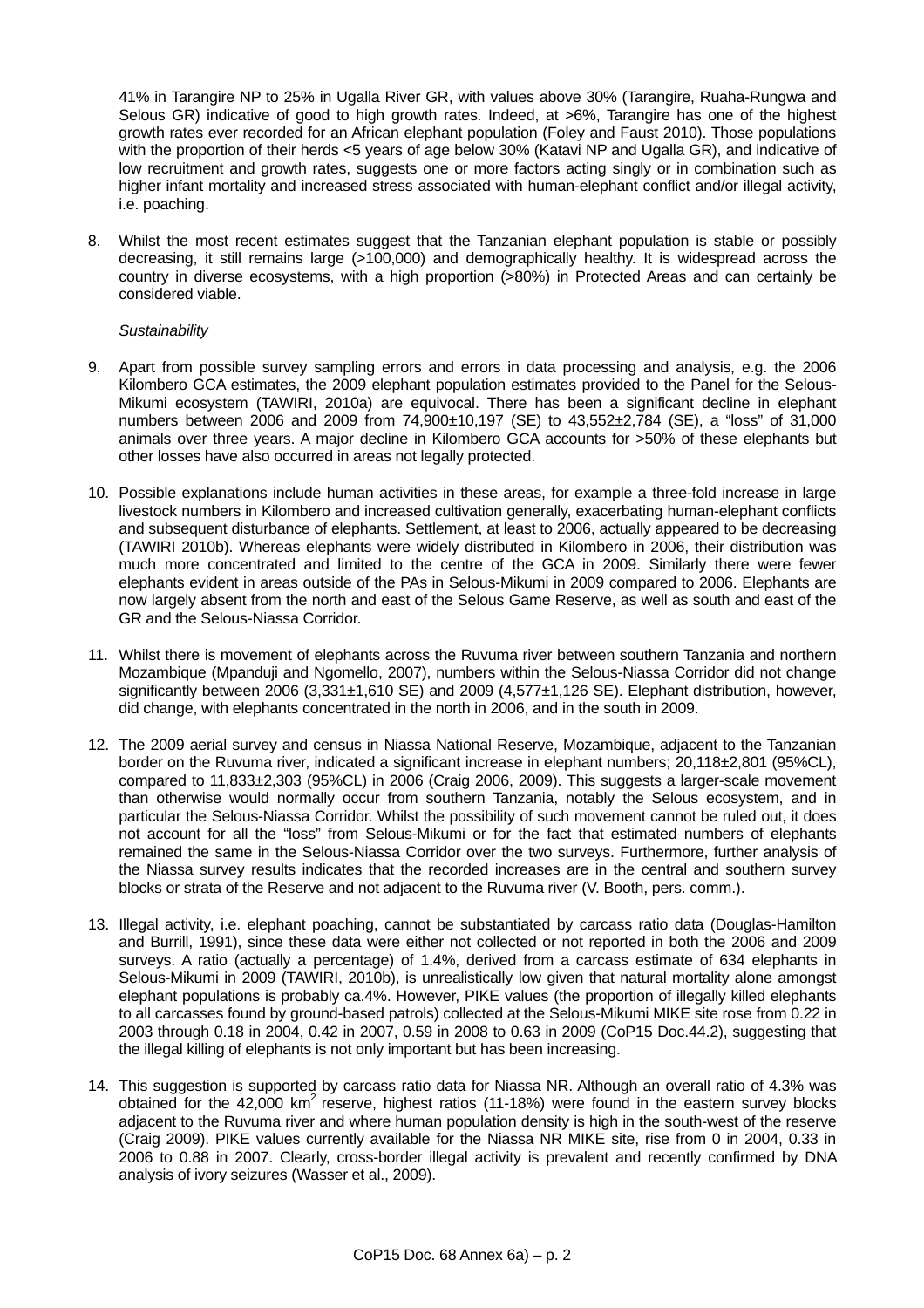- 15. In Tanzania, legal offtake of elephants is only through trophy hunting and problem animal control (see below). However illegal hunting (or poaching) can not only reduce the sustainability of these legal offtakes, it can potentially have a substantial negative impact on the population as a whole. Whilst not unequivocally substantiated, the Selous-Mikumi situation described above could affect long-term population sustainability.
- 16. The contribution of the wildlife sector to the Tanzanian economy is ca.10% of GDP (DPG, 2007), of which the tourism industry generates approximately USD 1.3 billion per annum (HAT, 2010). Annual income to TANAPA, NCAA and the Wildlife Division amounts to ca. USD 80 million in direct fee payments, although in the case of Wildlife Division, its revenue share is paid to the central treasury. As a result of retaining 100% of revenues generated, the two largely autonomous parastatals, TANAPA and NCAA, are generally financially self-sustaining and consequently, National Parks and equivalent areas such as Ngorongoro Conservation Area, totalling ca.57,387  $km^2$  or 38% of all PAs, are adequately resourced.
- 17. By contrast, the Panel was informed by the Wildlife Division, responsible for Game Reserves comprising ca. 109,417 km<sup>2</sup> (62% of all PAs), that it had received an average of USD 2,634,975 a year or 63% of its approved budget from central Treasury over the three financial years 2007-2009. This is equivalent to USD24 per km<sup>2</sup> which, when compared to the generally accepted norm of ca. USD200 per km<sup>2</sup> required to protect PAs across southern and eastern Africa (Cumming, 2004), is totally inadequate. For Selous Game Reserve, the equivalent figure is USD 19 per  $km^2$  based on an average annual actual budget of USD 928,597. With such under funding, the Wildlife Division would clearly be unable to meet its conservation, management and protection needs and obligations.
- 18. This situation has been exacerbated through cessation in 2005 of the Revenue Retention Scheme operating in Selous Game Reserve whereby, by agreement between the Government of the United Republic of Tanzania and the German government aid agency, GTZ, a special project status was accorded to Selous GR (IUCN-UNESCO, 2007). This allowed for 50% of hunting tourism revenue and 100% of photographic tourism revenue to be retained for management of the area. Over the 10-year period 1994- 2004, this retention scheme provided an operational and development budget totalling USD 15.8 million or an average USD 1,576,000 per annum. Even so, and whilst an extremely important contribution, this would have increased expenditure by only USD 13 to USD 32 per  $km^2$ , still far short of what is required. Furthermore, Retention Scheme funds were also allocated to development expenditure and not solely to recurrent annual expenditure for protection purposes.
- 19. However, an additional USD 51,578,256 was provided through the Tanzania Wildlife Protection Fund between 2005 and 2009, averaging USD 12,894,564 annually. Taken together with the Treasury allocations, this is equivalent to USD 142 per km<sup>2</sup> which is comparable to the ca. USD 200 per km<sup>2</sup> standard. With such resources, the Wildlife Division should have been in a strong position to undertake its enforcement and protection commitments and to have contained the threats faced, especially in the Selous-Mikumi system.

### *Potential risks*

- 20. When compared to the distribution of elephants in 2006, three years later it is evident that risks to the mobility of these populations are increasing, as well as to less well protected range outside of legally protected areas. Expansion of human settlement around PAs, accompanied by reportedly increasing human-elephant conflict (HEC), are probably the most important factors affecting and limiting mobility and elephant range. HEC is being intensively investigated in at least six sites across the country (western Serengeti, west Kilimanjaro, Tarangire, Ruaha and Mikumi NPs, and eastern Selous) where relatively simple community-based conflict mitigation measures have been introduced. Government agencies (TANAPA and TAWIRI) together with a number of conservation NGOs (AWF, FZS, WCS and WWF) are involved in these initiatives.
- 21. Although crop raiding incidents in these areas number ca.1000 annually, most crop losses are sustainable economically but not necessarily from the perspective of household livelihoods, hence the seriousness of HEC and the associated demands for its resolution by affected communities. At these sites, damage has also been inflicted on food storage facilities, water sources and homes with at least eight persons killed since 2006. During the same period, some 60 elephants have been destroyed as problem animals, for which there is provision in the Wildlife Conservation Act.
- 22. Minimizing risk to elephants and other wildlife, as well as people and property, is being addressed through attempts to improve spatial planning involving the identification, maintenance and restoration of wildlife corridors (Jones et al., 2009). Corridors provide space for dispersal of elephants (and other wildlife) and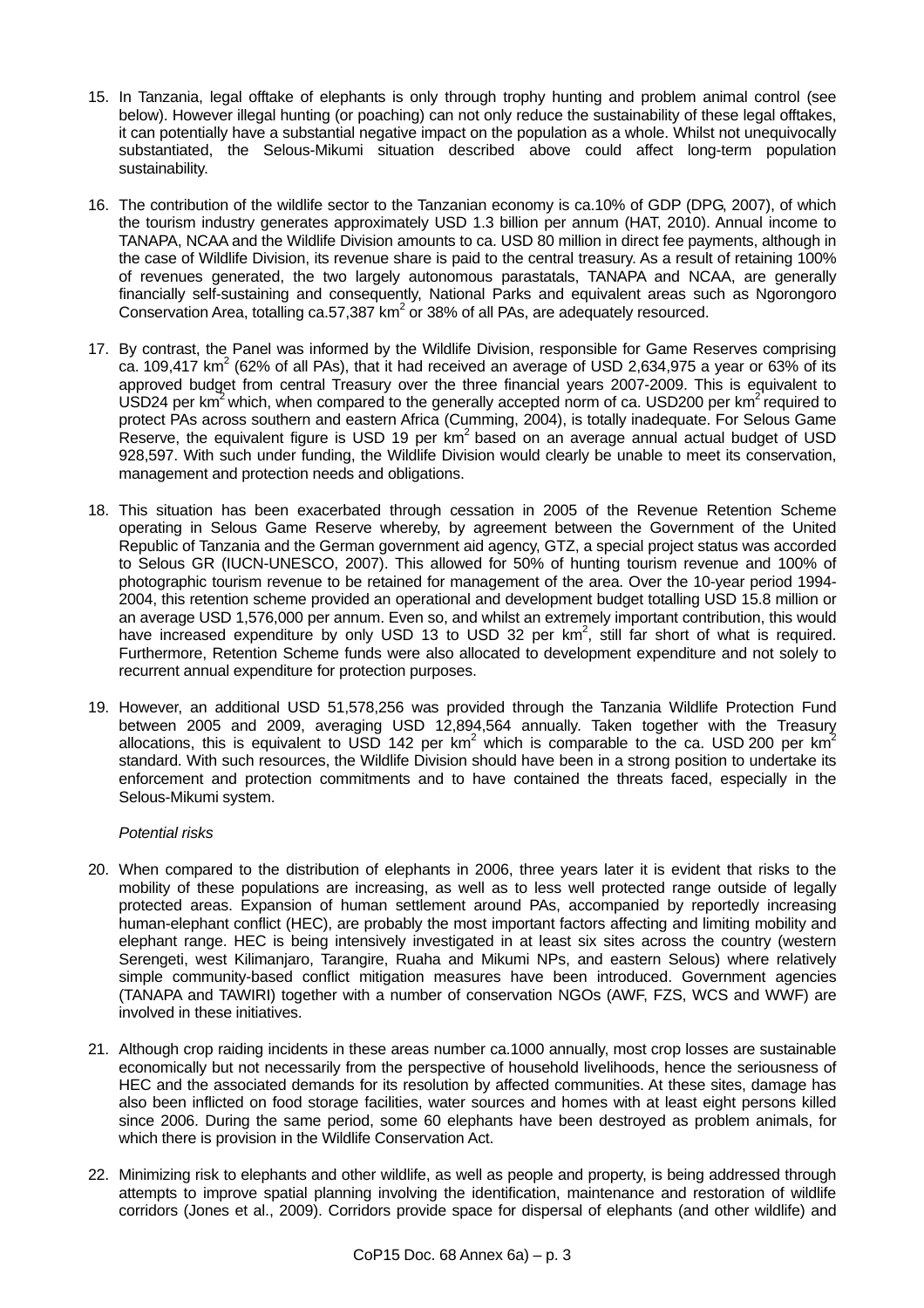support their movement between PAs, the provision of refugia during critical times (traditionally resource shortages; nowadays more from human-associated impacts) and the maintenance of genetic diversity. The identification of 31 corridors still remaining in the United Republic of Tanzania, their status and threats faced, indicate that most are in critical condition. At current rates of habitat change and land conversion, these corridors have less than five years remaining before they disappear. Corridors are being destroyed by rapid agricultural expansion, unplanned land use, unsustainable resource extraction, including bushmeat, and road construction. Increasing isolation of PAs is likely to have serious implications for economic development and the sustainability of the tourism industry (Jones et al., 2009).

23. The maintenance of corridors is also important for transboundary elephant populations. Such populations occur in both the north and south of the country. In both areas, land use is primarily wildlife-based, but not without existing and potential threats. These are accentuated in the south in the Selous-Niassa ecosystem. This system, extending across southern Tanzania and northern Mozambique, is one of the largest transboundary ecosystems in Africa covering ca. 154,000 km<sup>2</sup> of diverse miombo woodland and supporting a rich mammalian and avian fauna (Jones et al., 2009). The Selous-Niassa Corridor provides an important landscape linkage between the Selous PAs and that of the Niassa NR and adjacent hunting zones (*coutadas*).

## *Management Plan*

- 24. The first policy and management plan for elephants in the United Republic of Tanzania was produced in 1995, following the collapse of populations during the poaching crisis of the mid 1980s. The 1998 Wildlife Policy of Tanzania (revised version of 2007 not seen), in outlining the Government's intentions regarding the conservation of endangered species, provided guidelines for the future management of elephants through the development, review and updating of specific management plans.
- 25. The 2001 elephant management plan (Management Plan for the African Elephant *Loxodonta africana* in Tanzania 2001) considers management of elephants in PAs, population numbers and trends, community involvement in elephant conservation, utilization, law enforcement and control of ivory, international obligations, and monitoring and research. Five strategies are outlined to meet the objectives of protection, sustainable utilization, minimising HEC, enabling communities to benefit from elephants, and enhancement of management through research and monitoring.
- 26. Specifically, utilization of elephants in National Parks and NCA is confined solely to non-consumptive use, i.e. tourist game viewing; in Game Reserves utilization is expanded to include sport hunting of elephant trophies, regulated both by numbers killed and trophy size (tusk weight); in GCAs and Open Areas (i.e. non-protected areas) elephants are partially protected under community conservation pilot programmes. Legalisation of these programmes was dependent on the gazetting of WMAs and on accompanying regulations which were adopted only after 2005.
- 27. In wishing to avoid a return to elephant numbers of the 1970s, seen as incompatible with a growing and expanding human population and escalating HEC, the previous policy set an upper limit of 120,000 elephants for the country. The 2001 management plan proposes a revised limit of 100,600 elephants for the same reasons. Preferred densities are set at 0.1-1.1 elephants per  $km^2$ , with prescribed densities recommended for each major ecosystem.
- 28. Currently the Tanzania Elephant Management Plan project (TEMP) is in the process of developing a new and revised management plan. This plan is being developed in a participatory manner over the period April 2009 to June 2010. Country-wide stakeholder consultations have been taking place and population status assessments are being undertaken with initial results to hand (TEMP, 2010). The plan will build on the country-wide surveys completed in 2009, the population status assessments and stakeholder consultations, culminating in a national workshop in June 2010.

### *Communities adjacent to elephant range*

29. Based on policy and experience gained in community conservation in Tanzania (URT 1998, Zacharia and Kaihula 2001, MNRT 2003), Community Based Conservation is given prominence in the revised Wildlife Policy and the Wildlife Conservation Act of 2009. The Wildlife Management Areas Regulations (2005) provide a legal mechanism for district councils to receive 25% of internationally marketed sport hunting revenue and 100% of resident hunting revenue to support community development projects and district level conservation activities.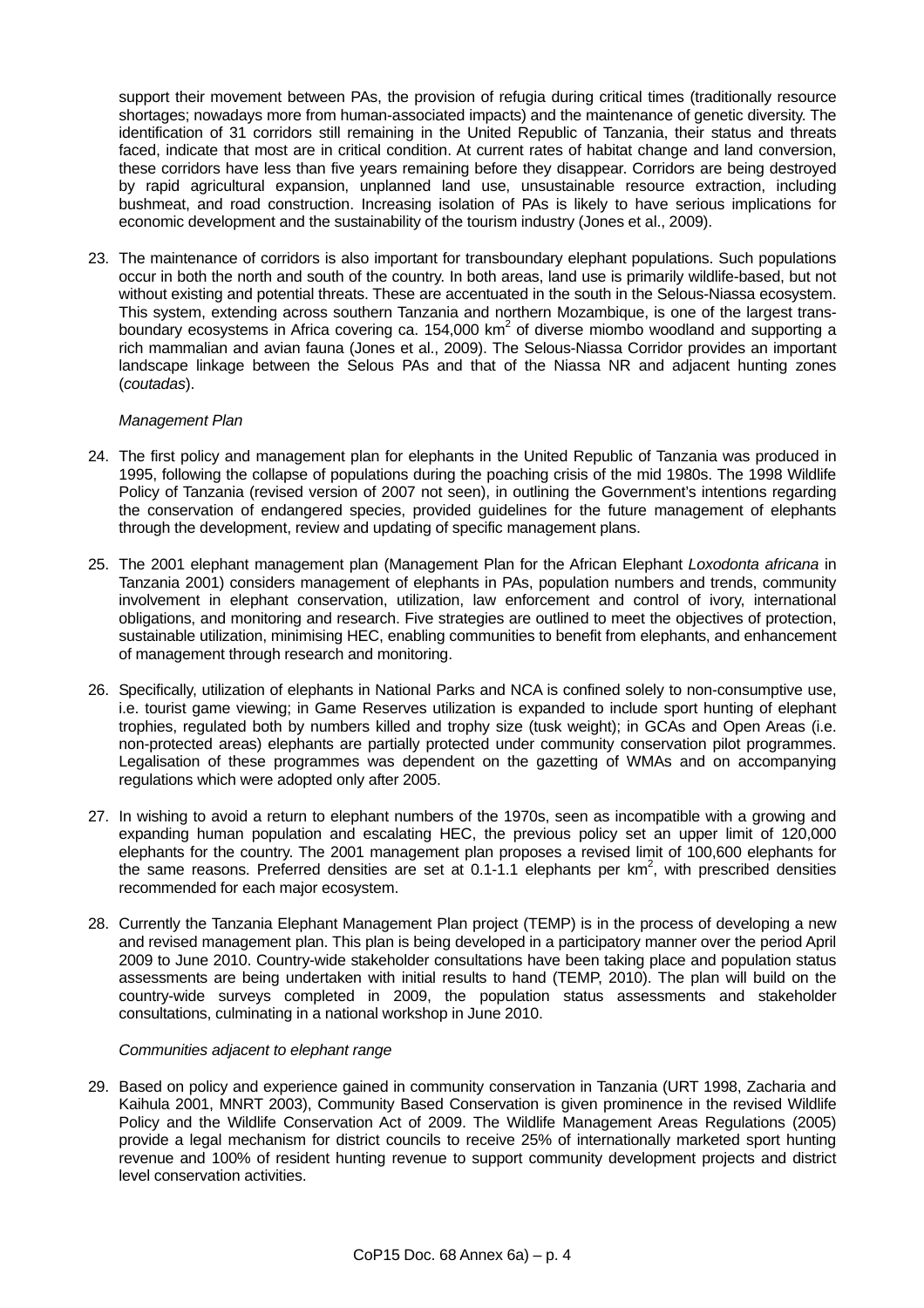- 30. At least nine WMAs were gazetted after 2005 and the Panel was provided with financial data pertaining to the hunting revenues shared in hunting blocks within these WMAs. In 2006/07, 2007/08 and 2008/09, USD 61,851, USD 149,834 and USD 138,194 respectively, were received, totalling USD 349,879. Although no figures for resident hunting revenue were provided, this is likely to have been insignificant given that: (i) resident hunting does not take place in hunting concessions and occurs mostly in open areas; and (ii) opportunities for such hunting are becoming increasingly difficult (Tanzania Hunters Association, pers. comm.).
- 31. The impact of these earnings is difficult to assess in the absence of supporting information and data such as the size of each WMA and the hunting blocks therein, the number of village recipients (i.e. households), the efficacy of disbursements by the respective councils, and the allocation of revenue by councils and/or communities. Equally important is the source of revenue, i.e. breakdown of the hunting quota and offtake. These are important considerations given the increasing levels of human-elephant interaction and associated conflict. If greater community tolerance towards wildlife and elephants in particular, is to be associated with the benefits arising from wildlife utilization programmes such as hunting, strong processoriented commitment to Community Based Conservation is required.

### Sustainability of total levels of offtake

- 32. The causes of elephant deaths in the United Republic of Tanzania are sport hunting, problem animal control (PAC) (killing of elephants in protection of human life and property), natural mortality and illegal killing. The annual sport hunting quota for elephants is currently 200 males (export of 400 tusks). Records of natural mortalities were not available for the whole country and the Wildlife Division did not provide the data requested by the Panel on killing of problem elephants. Analysis of the Wildlife Division and TANAPA ivory store databases shows the accumulation of 9,705 whole tusks from natural mortality and 12,057 from PAC in the period 1989-2009. Averaged over the 21-year period, this is equivalent to 231 and 287 elephants respectively per annum.
- 33. The overall number of elephants removed from the wild population from all legal causes (sport hunting, problem animal control and natural mortalities) is therefore estimated to be a minimum of 718 annually, which is equivalent to 0.7% of the 2009 elephant population estimate (109,022). Given the very low carcass detection rates in general, it is likely that the number of natural mortalities is considerably higher. Nevertheless, the Panel believes that the level of legal elephant offtake would still fall within the expected rate of increase of the elephant population, ranging from 3 to 5% per annum, and should thus be considered sustainable.
- 34. Regarding illegal offtake, official poaching statistics provided by the Wildlife Division show 258 incidents during the period 2005-2009, with a high in 2009 of 82 carcasses. However, these data are considered by the Panel as an absolute minimum, given the low carcass detection rates. Extrapolations of poaching levels using ivory seizure records (both within and outside Tanzania) would be prone to error since some ivory originates from neighbouring countries.
- 35. The decline in the overall elephant population between 2006 and 2009 by more than 30,000 animals provides cause for concern regarding the sustainability of the levels of offtake. Most of the decline is accounted for by the decrease in the Selous-Mikumi ecosystem, where various factors indicate that illegal killing is the predominant cause (see paragraphs 6, 9, 10, 12 and 13 above):
	- a) PIKE values collected at the Selous-Mikumi MIKE site have progressively increased between 2003 and 2009 (CITES Secretariat, 2010).
	- b) Joint Wildlife Division/Selous Rhino Project aerial observations and foot patrols recorded more than a threefold increase in encounter rates of recently dead elephant carcasses between 2007 and 2008 (TAWIRI, 2010c).
	- c) Tourism operators operating in the northern Selous reported to the Panel an increase in elephant (and other wildlife) poaching since 2007/8, including several incidents close to tourist camps.
	- d) A significant proportion of the large seizures of ivory made in Asia in 2006 have been traced by forensic DNA work to elephants killed in the Selous-Niassa area (Wasser *et al*., 2009).
- 36. Ivory confiscations highlight the Selous-Mikumi ecosystem as a hotspot. All ivory collected by Udzungwa National Park was from confiscations. Wildlife enforcement officials confirmed to the Panel that this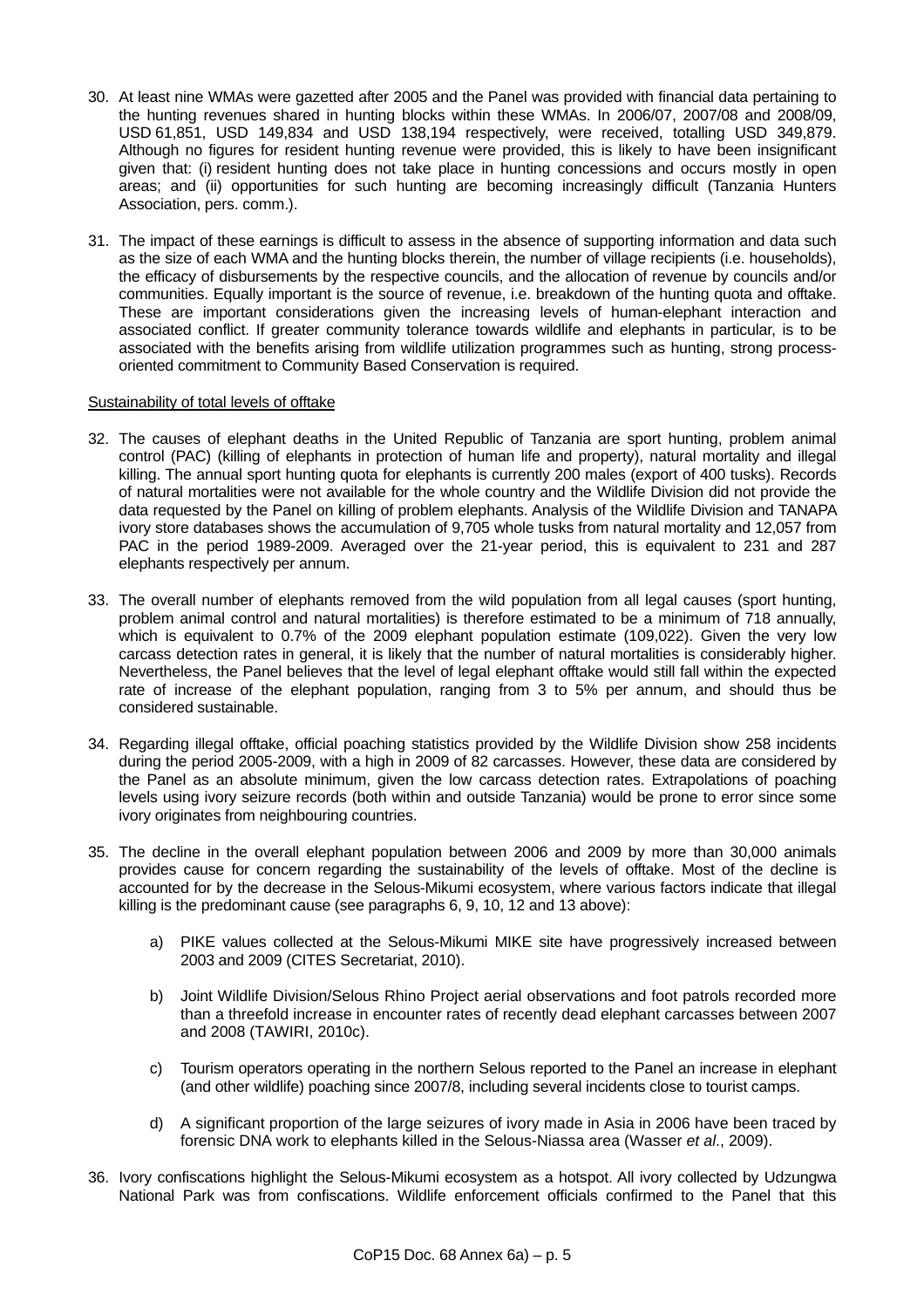reflected the flow of illegally-sourced ivory from nearby Kilombero GCA. Wildlife Division ivory store records show that Morogoro and Lindi (adjacent to Selous-Mikumi ecosystem) account for the highest numbers of tusks confiscated by field-based Wildlife Division offices.

- 37. In light of these factors, the Panel believes it can be concluded that the current level of offtake is not sustainable in the Selous-Mikumi ecosystem, which accounts for around 40% of the total population. Legal and illegal offtake appear to be sustainable for other elephant ecosystems, in which the population is stable or increasing, including Tarangire-Manyara, Ruaha-Rungwe, Katavi-Rukwa, Moyowosi-Kigosi and Serengeti.
- 38. The Panel also assessed the sustainability of legal sport hunting. The annual quota has increased from 50 males (100 tusks) in the period 1997-2002 to 100 males (200 tusks) in the period 2003-2006, and to 200 males (400 tusks) since 2007. Quota utilization since 2007 has been less than 50%. The number of trophyquality males removed from the population by other causes was assessed by examining the Wildlife Division and TANAPA ivory management databases, which showed a total of 520 whole tusks weighing more than 15 kg (minimum trophy weight) recovered nationwide in the period 1989-2009 from natural mortality (283) and problem elephant control (237). This represents the equivalent of a further 12 trophyquality animals a year.
- 39. An estimate of the loss of trophy-quality males from illegal killing was derived from recent population changes, which reveal a net loss of around 11,255 elephants a year between 2006 and 2009. Trophy males do not normally exceed 1% of elephant populations, thus the current net loss of elephants is equivalent to the loss of around 113 trophy quality males a year. Nationwide, there is therefore a potential offtake of 325 trophy quality animals per annum, equivalent to 0.3% of the total population, which is less than the 0.5-1% of total elephant numbers that is widely considered to be the limit to sustainable hunting of trophy quality males in a healthy elephant population (Martin, 1986).
- 40. The Selous Game Reserve General Management Plan (2005) presents an analysis of 69 elephant trophies taken from the Selous Game Reserve between 1994 and 2004, which did not show a decline in quality. The Panel was not provided with the requested information on elephant trophy quality from 2005 to 2009.

### Tanzania's ability to monitor its elephant population

- 41. TAWIRI, the Tanzania Wildlife Research Institute, is legally mandated to conduct research and monitoring of wildlife populations, including elephants in the United Republic of Tanzania. It is also the CITES Scientific Authority.
- 42. Wildlife monitoring started in the Serengeti Ecosystem in the 1960s under the Serengeti Ecological Monitoring Programme (SEMP). In 1989, Tanzania Wildlife Conservation Monitoring (TWCM), a joint project under TANAPA, Wildlife Division, NCAA, FZS and TAWIRI replaced SEMP. In 2001 the Conservation Information and Monitoring Unit (CIMU) replaced TWCM. CIMU is a unit under TAWIRI supported by the wildlife management authorities (TANAPA, NCAA and Wildlife Division). CIMU is dedicated to gathering information on wildlife numbers, distribution, trends, and human activities within and around PAs and extends its monitoring over a total area of ca.300,000  $km^2$ , or approximately one third of the territory of Tanzania.
- 43. Methods for monitoring elephant populations and trends follow those originally developed in the Serengeti (Norton-Griffiths, 1978) and include the Systematic Reconnaissance Flight (SRF) and Total Counts (TCs). Dung counts (Hedges and Lawson, 2006) and ground transects using distance methods (Buckland et al., 1993) are applied in areas where use of aerial survey is impractical or hazardous. SRF is used in the Serengeti, Selous-Mikumi, Ruaha-Rungwa, Katavi-Rukwa, Tarangire-Manyara, Burigi-Biharamulo, Saadani, Mkomazi, Moyowosi-Kigosi and Ugalla PA systems. TCs are applied to the Serengeti and Tarangire ecosystems, while dung counts are used in Kilimanjaro, Udzungwa and Mahale. Population estimates undertaken in Katavi, Rubondo Island and Mikumi depend on ground transects.
- 44. Some 150 surveys have been conducted over the past 20 years, of which more than 60% have been undertaken in the larger and better known PAs, such as Serengeti, Selous, Ruaha-Rungwa and Tarangire-Manyara. Only recently have country-wide surveys been undertaken to estimate overall elephant population numbers. The first such survey was in 2006 (TAWIRI, 2007) and the second in 2009 (TAWIRI, 2010). The reports on these surveys will provide a spatial and numeric database for elephant populations in Tanzania and it is intended to update these every three years. Both the 2006 and 2009 surveys were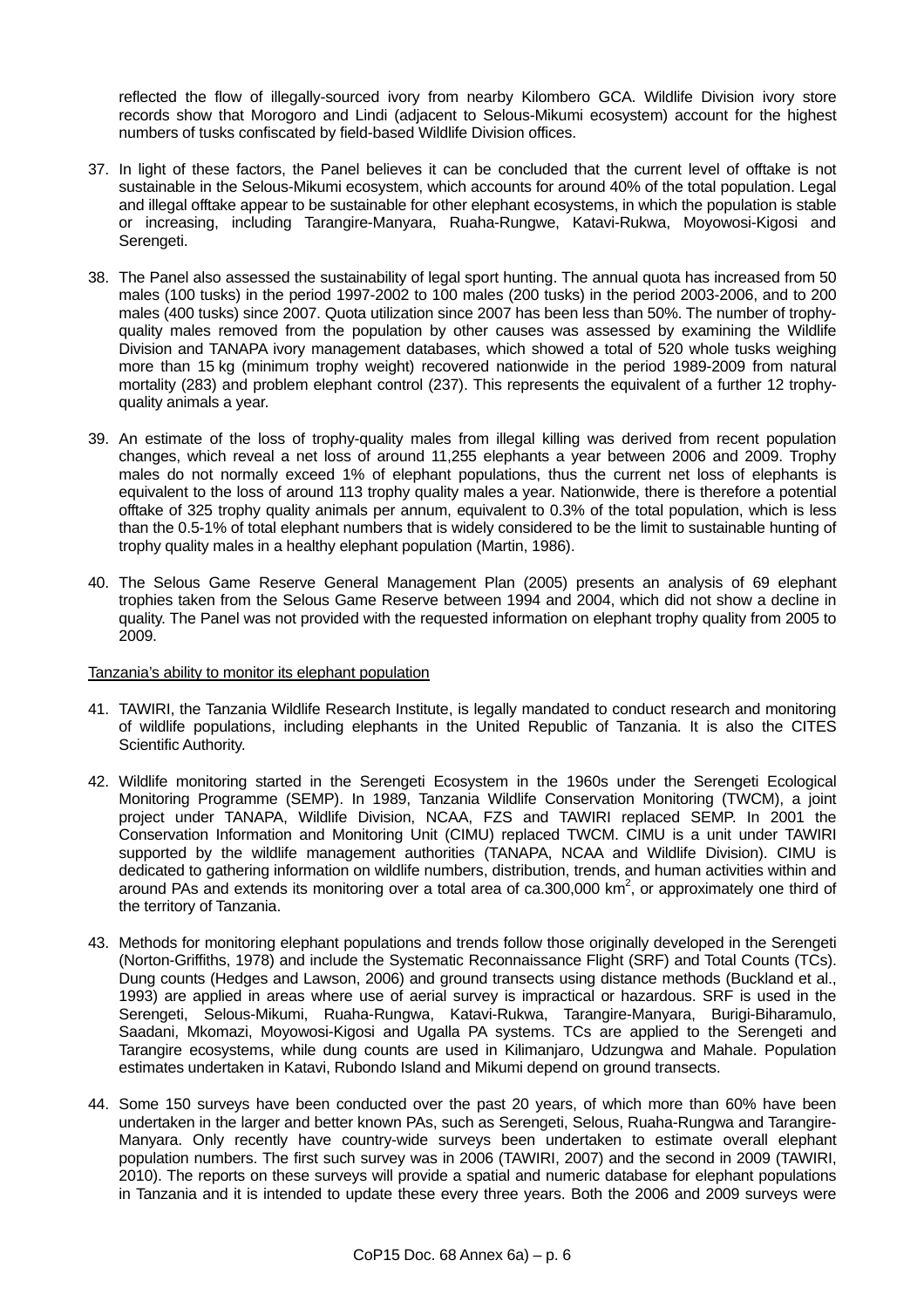commissioned by the Wildlife Division of the Ministry of Natural Resources and Tourism and undertaken in collaboration with NCAA and TANAPA.

- 45. The Panel was impressed with the standard of data collection, i.e. the surveys themselves, and the level of preparation that precedes surveys. For example, an aerial-observer training workshop was held in 2009 (TAWIRI, 2009). Safe and secure data storage and archiving is evident, as is competent analysis and reporting following specific surveys. Currently data analysis uses a custom-made software, SISTA (Survey Information System for TAWIRI), which has been in use for the past three years. The CIMU team dedicated to these tasks is receptive and interactive. CIMU is also in the process of adopting the MIKE standards for aerial survey (Craig, 2006).
- 46. It is unfortunate however, that the collection of elephant carcass data (Craig, 2006) was not undertaken in either of the two surveys in 2006 and 2009. The inclusion of such data could have contributed to clarifying the extent of illegal activity discussed above and complemented the PIKE data collected at the MIKE sites. It is acknowledged that carcass ratios do not necessarily imply poaching *per se* (J. Blanc, pers.comm.) but can act as a very useful indicator of mortality.] The Panel was assured that such data would be collected henceforth, in accordance with MIKE standards.
- 47. This omission aside, TAWIRI, through its CIMU has the capacity and ability to monitor Tanzania's elephant populations professionally and effectively.

#### Effectiveness of current anti-poaching measures

- 48. In general, there is variable capacity among institutions charged with anti-poaching and insufficient coverage of areas particularly in Game Reserves, hunting blocks and open areas.
- 49. The Panel was informed that there are anti-poaching teams throughout the country in areas under the control of the Wildlife Division, Tanzania National Parks and Ngorongoro Conservation Area Authority. The Wildlife Division has eight zonal anti-poaching units, totalling 250 staff.
- 50. The Tanzania National Parks Authority has about 1147 rangers who patrol a total area of about 57,000 km<sup>2</sup>, giving an average of one ranger per 50 km<sup>2</sup>. By contrast, for the five Game Reserves of Selous, Moyowosi-Kigosi, Rukwa-Lukwati, Burigi-Biharamulo-Kimisi and Ugalla, with a total area of 79,672 km², there are 574 Wildlife Division game scouts, giving an average of one scout to 139 km². This is far below the level of one man per 50 km² that is needed for good coverage, which can increase to one man per 25 km² for areas under serious threat (Cumming, 2004). Wildlife Division informed the Panel that there was a need to triple the number of game scouts.
- 51. The number of Wildlife Division patrol man-days increased from 17,798 in 2000/01 to 72,783 in 2008/09, while TANAPA patrol man-days remained relatively constant during the same period, averaging nearly 99,700 per annum. The Panel was informed by the Wildlife Division that, for the Division and TANAPA, the number of man-days spent patrolling in 2008/2009 was 160,000, a drop of 10,000 (for TANAPA) from the preceding year. This apparently reflected an increase in operating costs and a declining budget allocation, together with a drop in revenue collection as a result of the impact of world economic crisis.
- 52. The presence of donor aid agencies (such as GTZ, whose project concluded in 2005), conservation NGOs (such as the Frankfurt Zoological Society and Selous Rhino Trust), photographic tour operators and hunting outfitters, and their supportive activities, all contribute directly and indirectly to the integrity and security of their respective areas of operation in reducing illegal activities (HAT, 2010; A.L. Mohamed, pers. comm.). For example, during the joint monitoring and anti-poaching activities of the Wildlife Division and the Selous Rhino Trust, aerial carcass detection rates (observations per 10 hours flying time) rose from 0.4 in 2006, 0.9 in 2007 to 3.2 in 2008 (TEMP, 2010). Donor-assisted projects incorporating protection and management components have played an important role in sustaining the efforts of the government-based wildlife sector.
- 53. It appears that the overall level of offtake from the elephant population in Tanzania outside of Selous-Mikumi maybe within the limits of sustainability but there are some areas of concern. Sources informed the Panel of signs of increased poaching in the south and western parts of the country. One such area of concern is Ugalla River Game Reserve, where TAWIRI reports that elephant poaching has increased over recent years and presents a serious challenge.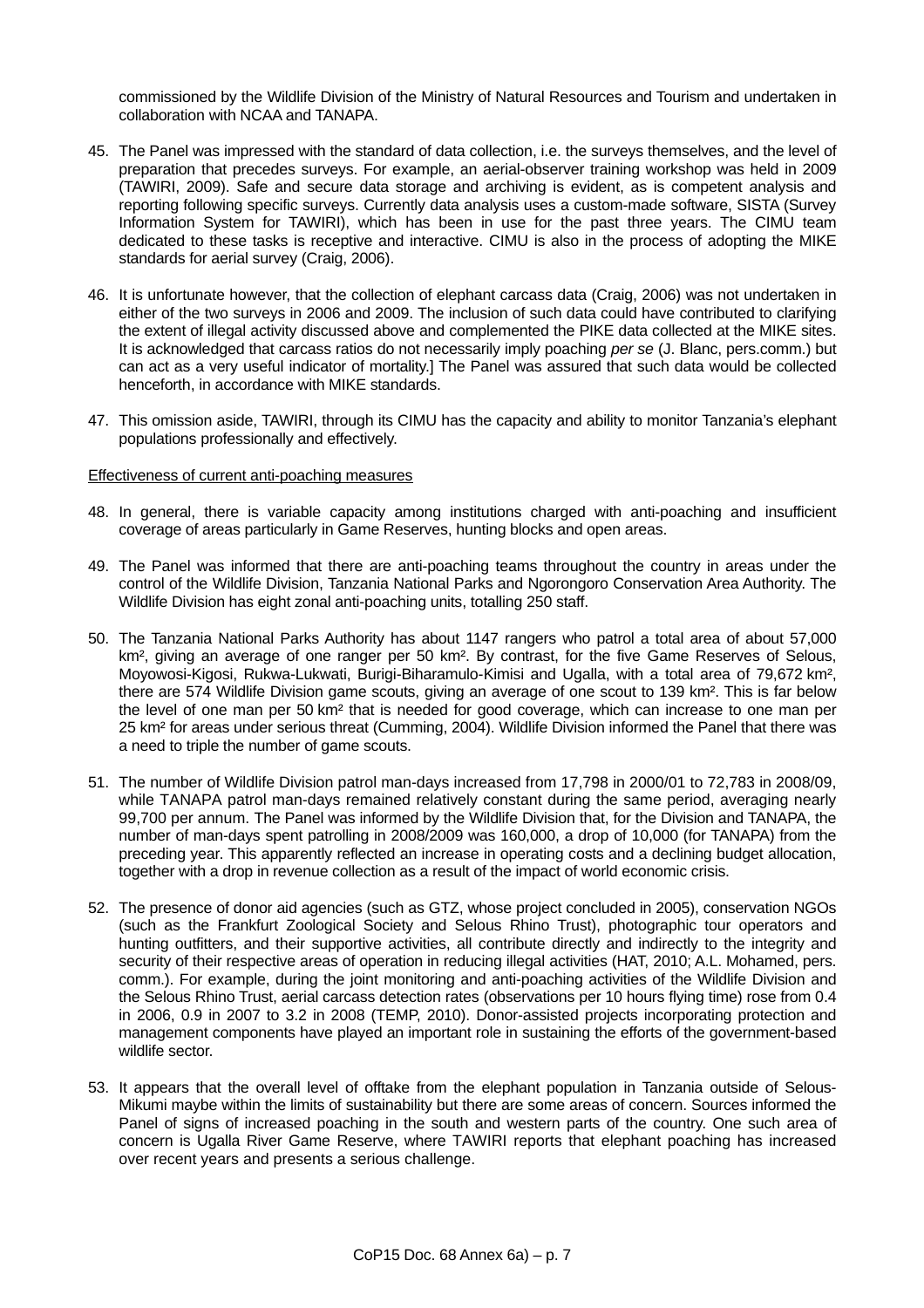- 54. Nonetheless, as stated in paragraph 13 above, the level of illegal killing of elephant in Selous-Mikumi, which contains a major part of the country's elephant population, seems to be important and has apparently been increasing. This is in spite of the fact that (as indicated in paragraph 19) the level of funding available to the Wildlife Division in the period 2005 to 2009 should have been sufficient to provide a serious anti-poaching force. It is acknowledged however, that the expenditure of the Wildlife Division and TWPF revenue is spread over all protected areas in the country, as well as meeting other recurrent, training, research and development costs.
- 55. In July 2009, an increase in poaching in some western areas of the Selous GR were addressed through planning meetings which led to joint cooperative anti-poaching patrols involving rangers and scouts from Selous GR, the Udzungwa Mountains National Park, and Mikumi National Park (Chief Park Warden, UMNP, pers. comm.). Most recently, in December 2009, a well publicized anti-poaching operation codenamed 'Operation Butterfly' was carried out in the Selous GR, led by the commander of special police operations.
- 56. Several organizations that provided comments to the Panel stated that they had obtained information through their work showing that some anti-poaching staff colluded in illegal killing of elephants and illegal trade in ivory. Others made accusations of involvement of higher level staff of the Wildlife Department. The allegations heard by the Panel were made in so many communications that the Panel believes it would be failing in its duty to the Conference of the Parties if it did not refer to them. The Panel, however, received no direct evidence to support the allegations.

TANZANIA'S ABILITY TO CONTROL TRADE IN IVORY FROM AFRICAN ELEPHANTS

## Control of ivory stocks

57. The Panel inspected the three strongrooms holding the ivory that is proposed to be sold in the proposal from the United Republic of Tanzania, as well as relevant documentation and electronic databases. The Wildlife Department, TANAPA and NCAA each manage one of the strongrooms at their headquarters. At each location, the Panel was given an explanation of the procedures governing the movement and documentation of ivory. The Panel also visited Tarangire National Park and Kisarawe District Council wildlife office to review ivory management practices in places where ivory is held before being transferred to the main strongroom.

### *Storage and separation*

- 58. The main Wildlife Division ivory store is a large warehouse located at Wildlife Division headquarters in Dar es Salaam. It holds the majority (89% by weight) of the Tanzanian ivory stockpile. The Panel made the following observations:
	- a) Tusks are well organized on 42 metal racks according to their location of origin. Every rack has three shelves, which store different weight ranges (e.g. 0-7.5kg, 7.5-15kg, >15kg). Each shelf is numbered and its contents are recorded on a central database. Owing to the very large quantity of ivory (25,649 tusks and 6,548 pieces stated in the proposal), most shelves are very full; many contain more than 400 tusks.
	- b) According to the proposal, the Wildlife Division does not hold any ivory of unknown origin. In general, there is adequate separation of ivory from legal and illegal origins. Shelves containing ivory of illegal origin were clearly marked as such, albeit being found in various locations within the warehouse. One shelf was labelled to contain ivory of both legal and illegal origins, separated by a piece of cardboard.
	- c) A large quantity of confiscated ivory from pending cases is stored on racks along one wall of the store. The Panel was informed that these cases date back many years, yet the tusks have not yet been marked with CITES serial numbers because they are still court exhibits and cannot be marked until surrendered to the State. No complete ledger or register exists to document this large quantity of ivory. The documentation that was passed from the outgoing storekeeper to his successor in August 2006 shows that over 4,200 kg of ivory exhibits existed in the stores at that time.
	- d) The Panel did not inspect worked or semi-worked ivory pieces, although substantial quantities are believed to exist. The documentation that was passed from the outgoing storekeeper to his successor in August 2006 shows that over 3,800 items of worked ivory existed in the stores at that time.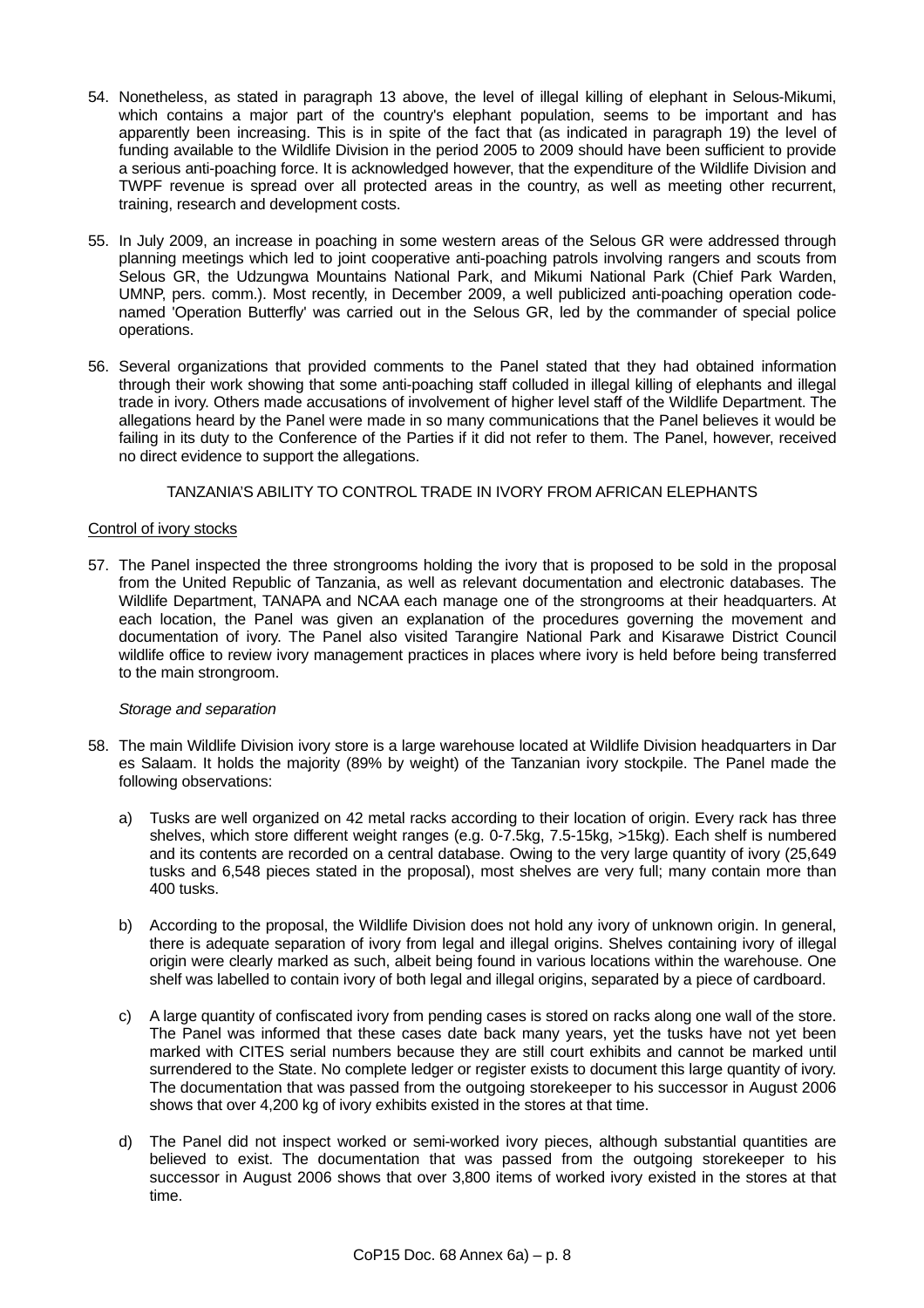- 59. The main TANAPA ivory store is located at its headquarters in Arusha. Ivory used to be centralized at Arusha National Park, as stated in the proposal, but all ivory was moved to the headquarters in 2009 following reorganization of the main stores. The store is sufficiently spacious and tusks are stored on metal racks in an orderly manner according to their location of origin. Every rack has three shelves, each containing a different weight range. Each shelf is numbered and the contents are recorded on a central database. Ivory from legal and illegal origins is separated on different shelves and marked to show the origin. In addition, ivory of unknown origin is separated from the rest of the stock.
- 60. NCAA maintains its relatively newly-built ivory store at headquarters near the crater rim. The strongroom itself is relatively small and ivory is sorted by weight. The Panel noted that tusks are not separated by legal and illegal origins, although the markings would enable separation relatively easy.
- 61. All three main strongrooms belonging to Wildlife Division, TANAPA and NCAA are guarded by 24-hour armed wildlife security personnel and strong metal security doors with dual locks. The strong room in Dar es Salaam has security cameras, although they were not functioning during the visit by the Panel. None of the agencies operates visitation or key collection registers.

## *Weighing and marking*

- 62. In the case of Wildlife Division and TANAPA, the Panel was informed that when ivory is first obtained in a park or reserve, it is weighed using a spring balance. When it is transferred to headquarters, it is reweighed using more accurate scales. All ivory collected within NCAA is taken directly to NCAA headquarters where it is marked. Weight measurements were seen on all documentation and marked on the tusks in the three stores. The updated weight is recorded in the database and, in the case of Wildlife Division, the outside curve length is also recorded.
- 63. Ivory is punch-marked with a district registration (serial) number in accordance with the Wildlife Conservation Act. It is also marked with two sets of numbering systems using indelible ink (although the markings of one quarter of tusks inspected randomly were found to have become illegible). Initially, ivory is marked at the source, such as a Game Reserve, National Park or regional game office. The Panel was informed that three sets of digits are normally used. For example, MR/9/06 is the ninth tusk from Morogoro in 2006. Particularly in the case of ivory kept at Wildlife Division headquarters, the source-marking system was found to vary considerably between locations and it was not uncommon to find tusks marked with just an area code and serial number. As a result, some ivory was marked with the same source serial number.
- 64. All ivory tusks inspected were found to be marked in pen with a unique, national tusk serial number in accordance with CITES Resolution Conf. 10.10 (Rev. CoP14). For example, TZ07/00156/14 represents the 156th tusk marked in Tanzania in 2007 and weighing 14 kg. Most of the stockpile was marked with the CITES system in 2006. For example, at Wildlife Division, the serial numbers range as follows: TZ/06/00201-30999, TZ/07/00001-00326, TZ/08/00001-00764 and TZ/09/00001-00338.
- 65. The Wildlife Division has initiated a process of bar coding all ivory tusks in Dar es Salaam.

### *Registration and computerization*

- 66. The overall accumulation rate of ivory has remained relatively constant over the past 18 years, averaging just over five tonnes a year since 1991 (overall quantities 34,642 kg in 1991, 52,296 kg in 1994, 72,196 kg in 1997, 117,207 kg in 2007 and 125,296 kg in 2009).
- 67. The format and system of documentation currently in use by all three agencies (combination of stock ledgers or registers and supporting documentation such as Issue Voucher, Ivory Consignment Note and Stores Issue Notes) theoretically provides for an auditable paper trail due to the: cross-referencing of both ivory and document serial numbers; the provision for counter-signatures at all stages of transfer; and the use of duplicate copies as confirmation of transfer and receipt to and from source areas and headquarters.
- 68. In practice, however, the Panel noted several challenges in verifying documentation. Most critically, the Panel was informed that a fire in May 2009 destroyed almost all original ledgers (and source documentation) at the Wildlife Division headquarters. Wildlife Division maintain a ledger for each source location and now only 12 ledgers remain, almost of all which appear to have limited utility for verification purposes since they do not represent an original record (i.e. most were written in recent years) or a complete record (i.e. gaps of several years appear in entries). Registers do still exist, however, for TANAPA and NCAA.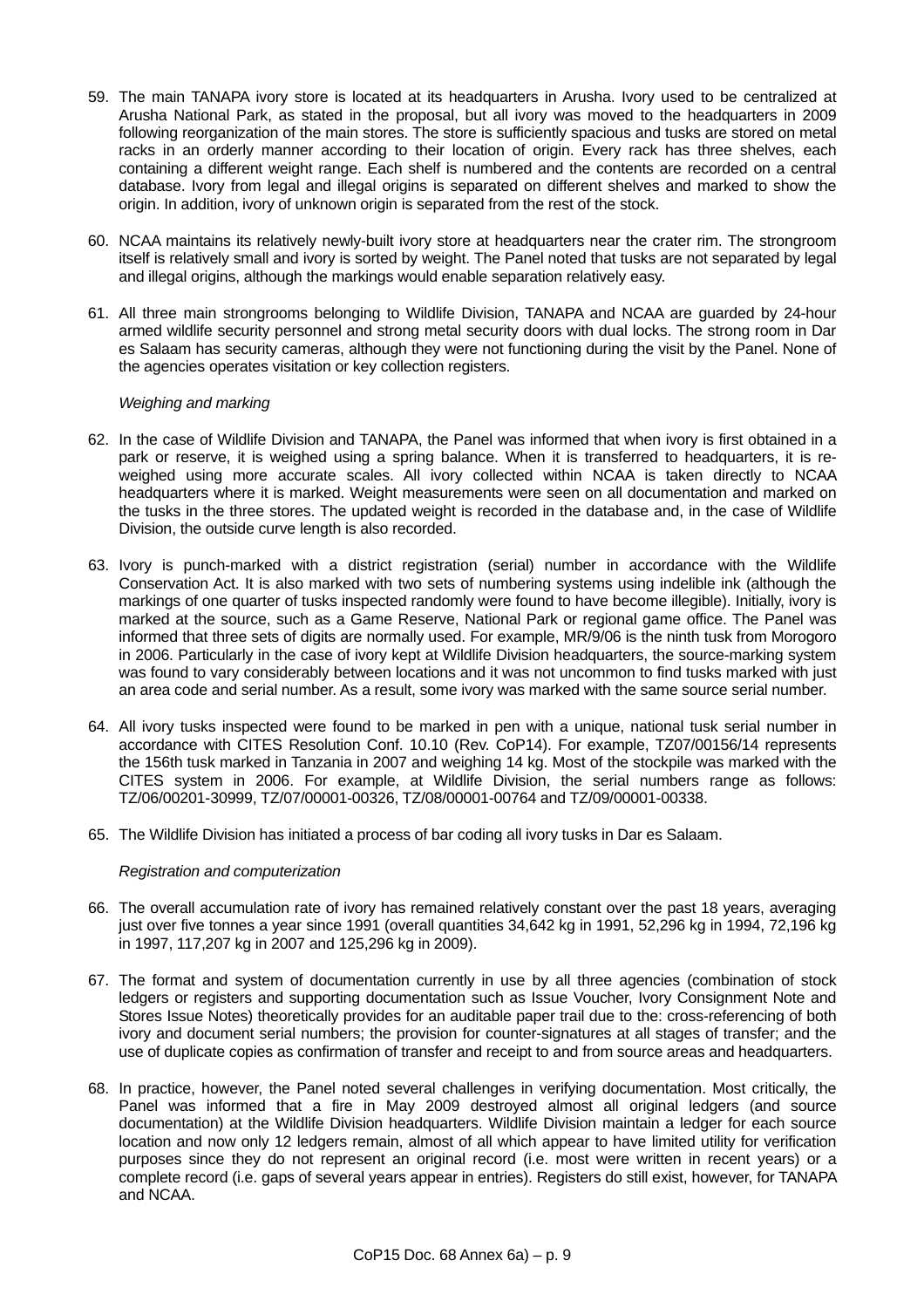- 69. Further, inconsistent record keeping at Wildlife Division and TANAPA headquarters has led to substantial gaps in the source documentation used to accompany ivory to headquarters during the 1990s and some years of the 2000s. Where the documentation exists, it was generally found to contain an adequate record of the ivory measurements and the location where it was found, but it does not always indicate the cause of death or how the ivory was obtained. This affects the determination of legal and illegal origin.
- 70. In response to question on this issue, the Panel was informed that Wildlife Division and TANAPA undertook a targeted data collection exercise starting in 2006 to obtain key missing information from each source area, such as how the ivory was obtained and source documentation. (The datasheets still exist, and have been used to update the databases). In the case of the Wildlife Division, this process confirmed how every ivory piece was obtained, although the source documentation for 42% of all tusks and pieces is still not confirmed. The Panel was informed that, in many cases, the updated information was provided orally to the headquarters by the field station concerned. During a visit to Kisarawe District game office, the Panel was not able to confirm information provided to Wildlife Division headquarters for completing the data sheets, and in fact noted several discrepancies. On the other hand, cross-checks made during a visit to Tarangire National Park were positive.
- 71. All three agencies have computerized their ivory stock records. Wildlife Division operates a more advanced and comprehensive database that is password-protected and kept separate from the strongroom. It serves as an important management tool, although it was found to contain numerous data-entry errors. NCAA and TANAPA are currently operating simpler electronic spreadsheets. The Panel requested and received copies of the databases from Wildlife Division and TANAPA but not from NCAA.
- 72. The Panel conducted numerous checks between the physical stock, computer databases and the available source documentation and ledgers at Wildlife Division, TANAPA and NCAA headquarters. No major discrepancies were found. Overall, however, the Panel was not able to verify information on ivory stock origins presented in the proposal (particularly in the case of Wildlife Division) since most of the documentation has either been generated since 2006 or no longer exists.

### Legal provisions regulating international and domestic trade in ivory

### Moratorium

73. The Panel was informed that no commercial import or export of ivory has been authorized by the Management Authority of Tanzania since 1989.

# Nature conservation legislation

- 74. Three agencies within the Ministry of Natural Resources and Tourism are primarily responsible for wildlife in Tanzania. Two parastatals, Tanzania National Parks Authority and Ngorongoro Conservation Area Authority, are established under the National Park Act CAP 282 RE 2002 and the Ngorongoro Conservation Act CAP 284 RE 2002 respectively. These organizations manage the conservation activities within National Parks and the Ngorongoro Conservation Area where wildlife is totally protected. The Wildlife Division, a government department, is responsible for the management of Game Reserves, Game Controlled Areas and all wildlife outside protected areas, where sustainable use is permitted. The Wildlife Conservation Act CAP 283 RE 2002 provides for control of hunting within these areas, the killing of elephants in defence of life or property, and the control of trophy dealing (which is defined to include raw or manufactured ivory).
- 75. Village land set aside for community-based wildlife conservation is governed by the Wildlife Conservation (Wildlife Management Areas) Regulations, 2005. These regulations provide for their establishment and management, including the control of hunting and other sustainable use. District Game Officers under the respective District Councils work in collaboration with MNRT to conserve wildlife outside protected areas.
- 76. Offences relating to elephants tend to be dealt with under the Economic and Organized Crime Control Act CAP200 RE 2002, which includes the unlawful capture, hunting, trophy dealing and possession of weapons as offences that carry sentences of up to 15 years.
- 77. On Zanzibar, the responsibility for wildlife lies with the Ministry of Agriculture, Livestock and Environment. The Forest Resources Management and Conservation Act No.10 of 1996 covers the protection of wildlife naturally occurring on the islands. However, this does not contain any provision regarding the control of trade in elephant specimens (or specimens of other species not found within the territory of Zanzibar) nor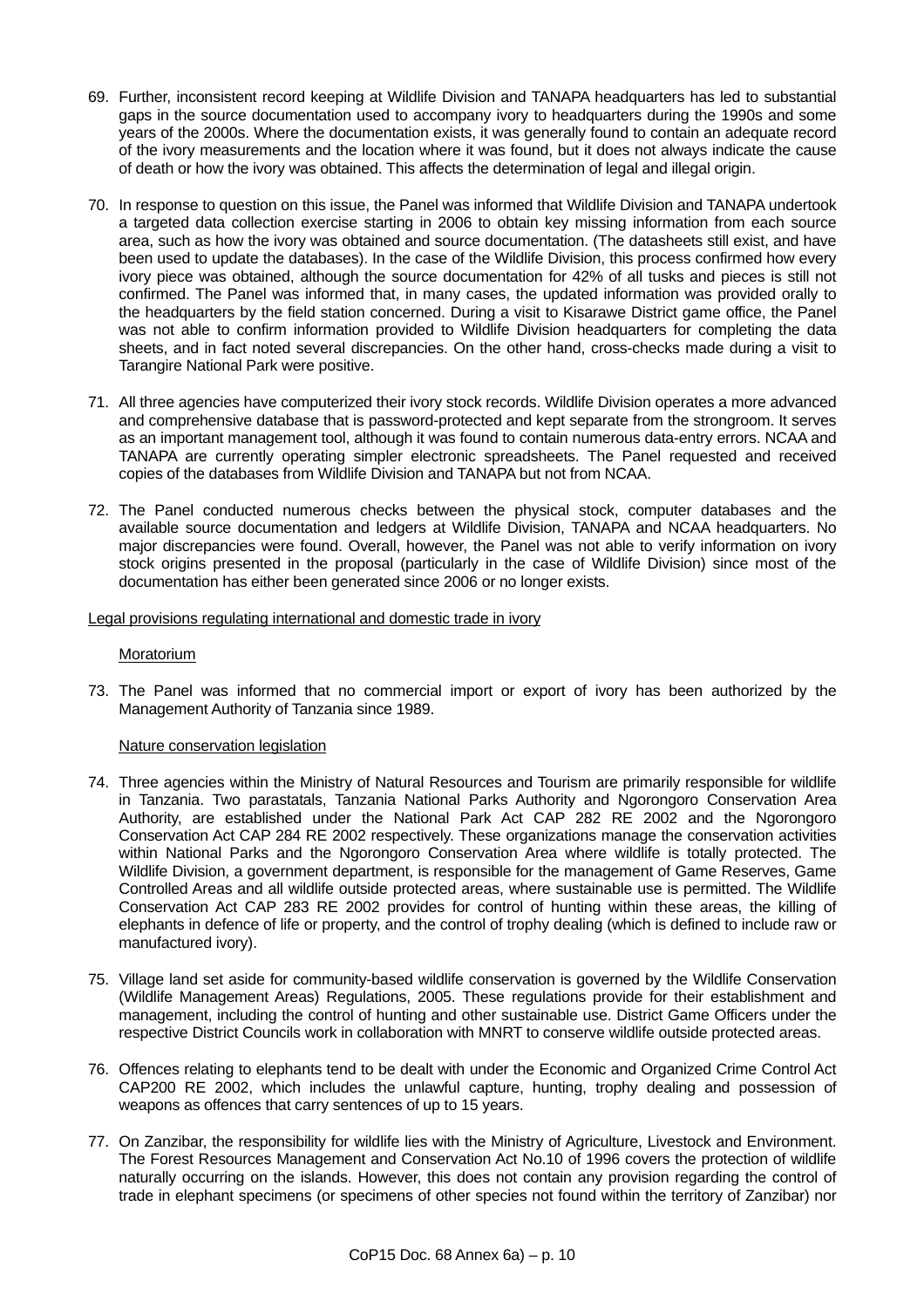any basis for implementing the provisions of CITES. The Panel was informed by Zanzibar authorities that the Wildlife Division and police have the authority to deal with ivory cases in any part of the United Republic of Tanzania including Zanzibar, but it is not clear what legislation provides the basis for this authority.

- 78. Legal sport hunting of elephants is covered by the Wildlife Conservation (Tourist Hunting) Regulations, 2000. Hunting is regulated by concession area, season, minimum trophy sizes (15 kg and 150 cm per tusk), annual quotas, post-hunt reporting, trophy registration, marking and export requirements.
- 79. The Panel was informed by the Director of Wildlife that regulations are being finalized to provide the operational basis for the new Wildlife Conservation Act of 2009. Amongst other provisions, it was reported to the Panel that the new law will increase revenue retention, increase penalties up to 30 years, and provide additional powers to law enforcement personnel. A copy of the draft regulations was requested from the Wildlife Division but not supplied.

## **Transit**

80. The Wildlife Conservation Act CAP 283 RE 2002 regulates the export (requiring trophy export certificates) and import (written authority of the Director) of trophies through Tanzania. CITES permit requirements, reexports and the use of designated exit points are not specifically covered, although they will be addressed in the 2009 Act. The Panel was unable to obtain information on the control of specimens in transit as the Customs authorities of the United Republic of Tanzania declined to meet the Panel.

## Effectiveness of law enforcement

- 81. The United Republic of Tanzania is large, borders eight countries (Burundi, Democratic Republic of the Congo, Kenya, Malawi, Mozambique, Rwanda, Uganda and Zambia) and has a long coastline on the Indian Ocean. The ports of Tanzania deal with a considerable volume of cargo for most neighbouring countries, and are therefore key places for controlling entry and exit of goods. Because of the inadequate capacity of border control staff to detect wildlife contraband, considerable efforts have been made to mobilize combined resources, including cooperation with police, Customs, port authorities and regional stakeholders. As an example of the results, the police in Dar es Salaam made a seizure of 1,255 ivory tusks, weighing 3.2 tonnes, in January 2002.
- 82. There are a number of positive indicators of effective law enforcement in Tanzania. It has very small domestic ivory markets and carving industries, with the most recent ETIS analysis ranking it as having the second lowest measure of internal ivory trade (Milliken, *et al*., 2010). There is generally high public awareness of the illegality of ivory trade. In order to mobilize support, sensitization forums involving law enforcement agencies and other stakeholders had been held with the support of the Lusaka Agreement Task Force and ICPO-Interpol.
- 83. Many ivory seizures have been made in Tanzania. Since 1989, ETIS records include 406 seizures (44,556 kg raw ivory equivalent) made in the country. The Wildlife Division ivory stock records also show substantial confiscations since 1989, including 5,622 whole tusks and 2,823 tips, equivalent to a minimum of 201 elephants a year. The ETIS analysis gives Tanzania a relatively good rating for enforcement effectiveness, since 72% of worldwide ivory seizures implicating Tanzania were made before the ivory left its borders (Milliken, *et al*., 2010). While this is commendable, it is also evident that interdiction rates have progressively dropped from 91% in the 2002 ETIS analysis (Milliken, *et al*., 2002).
- 84. Of greater concern is the fact that all large-scale seizures (>1,000 kg) involving Tanzania since 2002 have occurred after leaving Tanzania (TRAFFIC, 2009). These account for the majority (69% by weight) of ivory trade involving Tanzania (Milliken, *et al*., 2010). In addition, there has been a progressive increase in the number of large-scale seizures involving Tanzania over successive seven-year periods starting 1989: from three seizures weighing 4,726 kg (1989-1995) to five seizures weighing 19,361 kg (1996-2002) to ten seizures amounting to 28,370 kg between 2003 and 2009 (TRAFFIC, 2009).
- 85. The ETIS analyses conclude that the prevalence of large-scale seizures indicates the involvement of active and entrenched organized criminal syndicates that are well-organized, financed, linked to trade networks and engaging in collusion and corruption ((Milliken, *et al*., 2010; TRAFFIC, 2009). Enforcement officials interviewed by the Panel concurred that they faced a challenge of dealing with organized criminal elements involved in ivory trade within Tanzania, as well as the high possibility of collusion by individuals from agencies that fight smuggling. The Panel was informed of the involvement of customs officials in a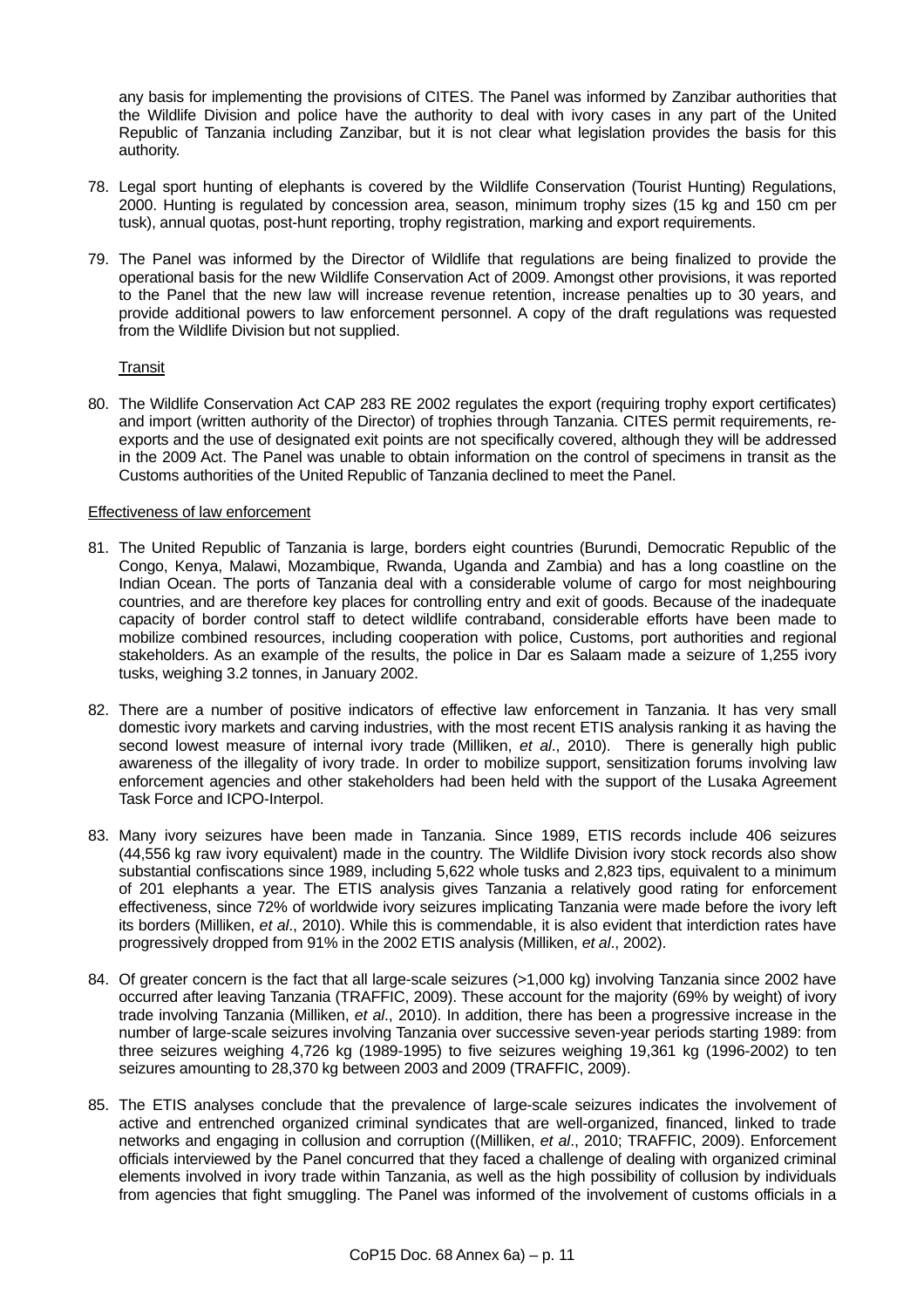2009 case of ivory smuggling to the Philippines. In the same year, 21 clearing and forwarding agents were suspended, including three implicated in facilitating the illegal ivory exports. The Panel also received several reports regarding the involvement of wildlife officials in elephant poaching and ivory trade, particularly in southern and western Tanzania. While unable to confirm these reports, the Panel concluded that the decline in Tanzania's ability to prevent large-scale ivory shipments from leaving the country may be as much a reflection of compromised wildlife law enforcement as it is a factor of resource shortages and increased criminal organization.

- 86. Another challenge reported to the Panel is the low prosecution rates and sentences for ivory-related crime. Wildlife Division data show that, between 2001 and 2009, there were only 10 successful prosecutions for cases involving 118 arrested people and 12 tonnes of raw ivory, with prison sentences ranging from 18 to 60 months and fines not exceeding TZS 150,000 (about USD 110). Prosecution of suspects in cases where ivory has been seized outside Tanzania is reported to be adversely affected by delays in getting admissible evidence from countries of seizure. Enforcement officials informed the Panel that delays in bringing prosecutions are often caused by problems in calling witnesses. Prosecutions are still pending in relation to eight large-scale seizures of ivory originating in Tanzania since 2004, amounting to 19,630 kg of ivory.
- 87. With regard to Zanzibar, the Panel was informed by the Zanzibari officials and by the Wildlife Division that, for matters relating to trade in elephant specimens in Zanzibar, the Zanzibari law enforcement officers must liaise with the Wildlife Division in Dar es Salaam. It is not clear what would be the legal basis for any action in these cases (see paragraph 81 above) and it appears to the Panel that there may be legislative or administrative gaps that can be exploited by ivory smugglers.

### Evidence of illegal trade through Tanzania

- 88. The United Republic of Tanzania plays a prominent role in the global illegal ivory trade. The most recent ETIS analysis reveals that the scale of its involvement (as measured by the mean weight of seizures made in or implicating Tanzania) is second only to that of China, and the value of the ivory concerned is more than twice that for any other cluster of countries (Milliken et al., 2010). Moreover, Tanzania's role in the illegal ivory trade appears to have increased in recent years, with the gap between China and Tanzania closing between CoP14 and CoP15; mean weights quoted in the CoP15 ETIS report are 38,531 kg for Tanzania and 42,772 kg for China. Overall, seizures involving Tanzania between 1989 and 2009 represent 44,037 kg or one third of all ivory seized globally, and Tanzania ranks first among African countries in terms of the total volume of ivory reported by large-scale (>1,000 kg) seizures (TRAFFIC, 2009).
- 89. Enforcement officials reported to the Panel that ivory enters the country from the Democratic Republic of the Congo, Kenya, Malawi, Mozambique and Zambia. It is evident that Mozambique not only has a large and unregulated domestic ivory market, but also accounts for considerable volumes of ivory moving through Tanzania (Milliken *et al.*, 2010). During 2006 and 2007, four large-scale seizures were made in Tanzania, involving 8,800 kg of ivory moving from Mozambique (TRAFFIC, 2009). DNA mapping of some of this seized ivory showed that it originated on the Tanzania/Mozambique border, in an area that includes the Selous and Niassa Game Reserves (Wasser *et al*., 2009).
- 90. Dar es Salaam and Tanga have remained important points of exit for ivory moving through the country and leaving Africa. Analysis of data on ivory seized between 1989 and 2009 and stored at the Wildlife Division headquarters shows that 84% (10,149 tusks) was confiscated in Dar es Salaam and Tanga. This reflects the existence of their major air and sea ports, the latter being especially relevant for big shipments.
- 91. Since 2005, large-scale ivory seizures involving Tanzania have been made in China (including Hong Kong and Taiwan), the Philippines, Thailand and Viet Nam. Ivory consignments have also been seized on their way to, or in, Kenya and Burundi, with the latter re-emerging as a destination for ivory from western Tanzania (e.g. Ugalla Game Reserve) in recent years.

IMPACT OF THE ACCEPTANCE OF THE PROPOSAL ON THE TANZANIAN POPULATION

92. The Panel is asked to evaluate whether acceptance of the proposal from the United Republic of Tanzania is likely to have a positive or negative impact on the conservation of the elephant population and its environment in that country. For the purposes of this assessment, the Panel has considered primarily the trade in ivory, which is the main focus of the market demand for trade in elephant specimens.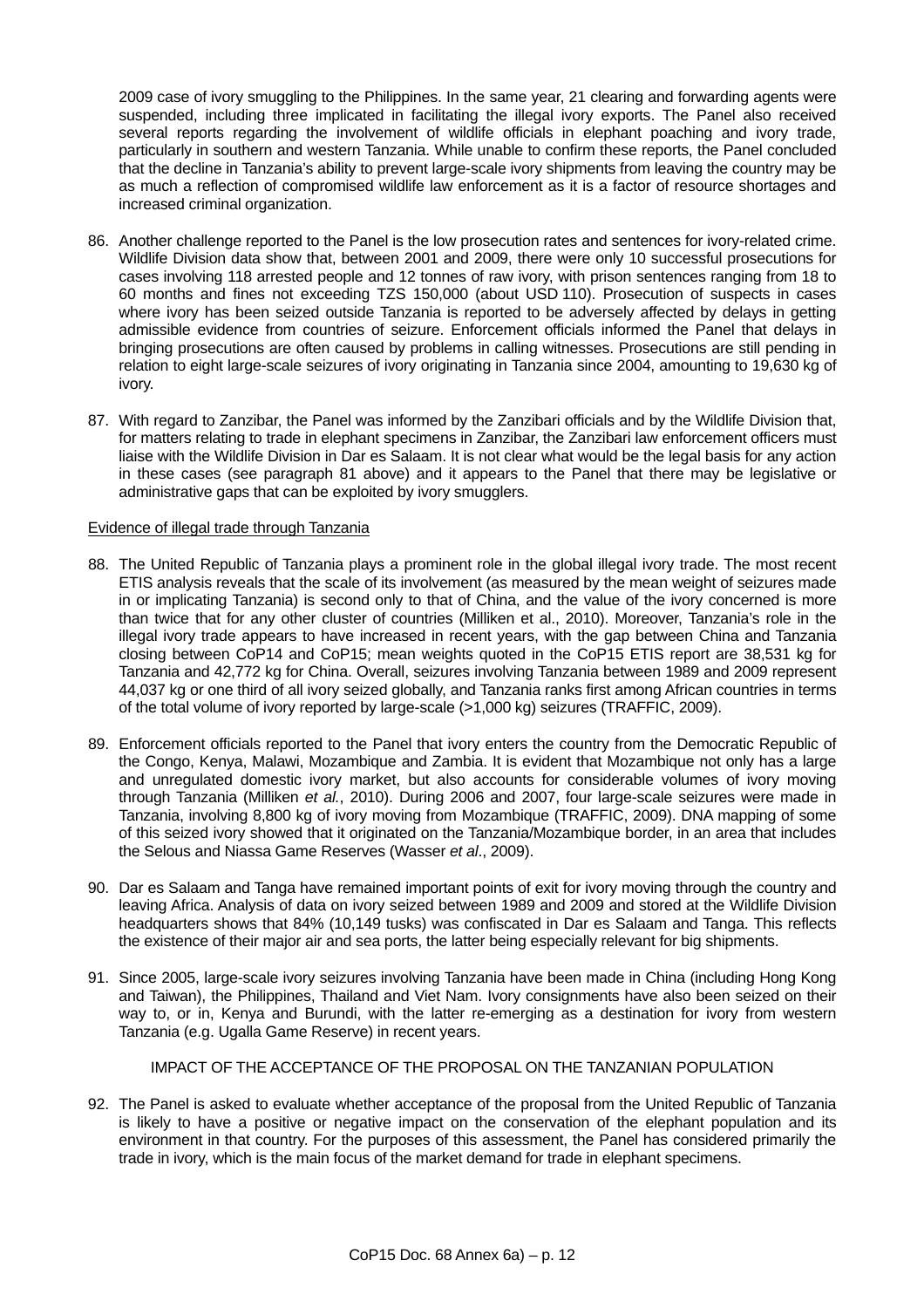- 93. With respect to trade in ivory, one purpose of the proposal is to allow the non-commercial trade in Tanzanian hunting trophies. The Panel does not consider this aspect of the proposal as relevant to this assessment because such trade is already permissible with the Tanzanian elephant population in Appendix I, and acceptance of the proposal will not change this.
- 94. The most relevant part of the proposal is the request to authorize the sale and export of the existing government-owned stock of ivory obtained from elephants that died naturally or that were shot in problem animal control, directly from Tanzania to China or Japan in not more than two shipments. The proposed countries of destination have already been certified by the Standing Committee and the Secretariat as having adequate national legislation and domestic trade controls to ensure that the ivory imported would not be re-exported.
- 95. The Panel believes that there would be no risk of the mixing of non-authorized ivory in the shipment with ivory certified as legally acquired, provided that adequate checks were made before the ivory was shipped. In this connection, one condition of the proposal is that no ivory would be exported before the CITES Secretariat has verified the stock that could be exported. The Panel notes that the Secretariat would need to determine which part of the ivory stock is clearly identifiable as legally acquired.
- 96. The Panel knows of concerns expressed by a number of States and non-governmental organizations that the transfer of African elephant populations from Appendix I to Appendix II and the authorization of trade in ivory do, or are likely to, stimulate poaching and illegal trade in ivory. However, the data available do not indicate that there is any clear relationship between such authorizations of ivory trade and the illegal killing of elephants or illegal trade in ivory. In fact, the data indicate that, following the first 'one-off sale' authorized by the Conference of the Parties (CoP), in 1999, the international illegal trade in ivory declined (see TRAFFIC, 2007). Following the second sale, which took place at the end of 2008, the total volume of illegal trade has evidently increased (see Milliken, *et al*., 2010). In view of these two quite different trends after a sale, the Panel sees no reason for concluding that there is any definite link between the CoP authorization of ivory sale and export and the trends in global illegal ivory trade.
- 97.There would, however, clearly be a benefit for the Tanzanian elephant population if the Government of the United Republic of Tanzania used part of the funds from any sale of its ivory stock to ensure the effectiveness of its anti-poaching measures.
- 98.One of the proposed conditions of a sale is that the proceeds would be used not only for elephant conservation but also for "community conservation and development programmes within or adjacent to the elephant range in Tanzania". The Panel believes, like previous Panels that have reviewed similar proposals, that such use of funds could help to improve the tolerance of elephants by local communities, by demonstrating that they have a financial value. Such tolerance could help to reduce the number of elephants that have to be shot in problem animal control. It must be recognized, however, that there would be a conservation disadvantage if local communities came to regard non-tolerance of elephants as preferable because they were regarded as a source of income.
- 99.In spite of the numerous problems that it has observed, the overall impression of the Panel is that the impact of the adoption of the proposal would be positive for the Tanzanian elephant population if the funds obtained from sale of ivory are channelled to law enforcement and community conservation and development programmes.

# **CONCLUSIONS**

# Is the population viable and sustainable and are there particular risks?

- 100. Tanzania's elephant population can certainly be considered viable. It is questionable whether commitment to sustainable management and protection of this population is currently possible, at least under present financial arrangements within the Wildlife Division, and this could affect long term population sustainability, especially in southern Tanzania where illegal activity appears to be increasing.
- 101.Potential risks to the mobility of elephant populations are increasing, as well as such risks to less well protected range outside of legally protected areas (PA). Expansion of human settlement around PAs and increasing human-elephant conflict are probably the most important factors affecting and limiting mobility and elephant range.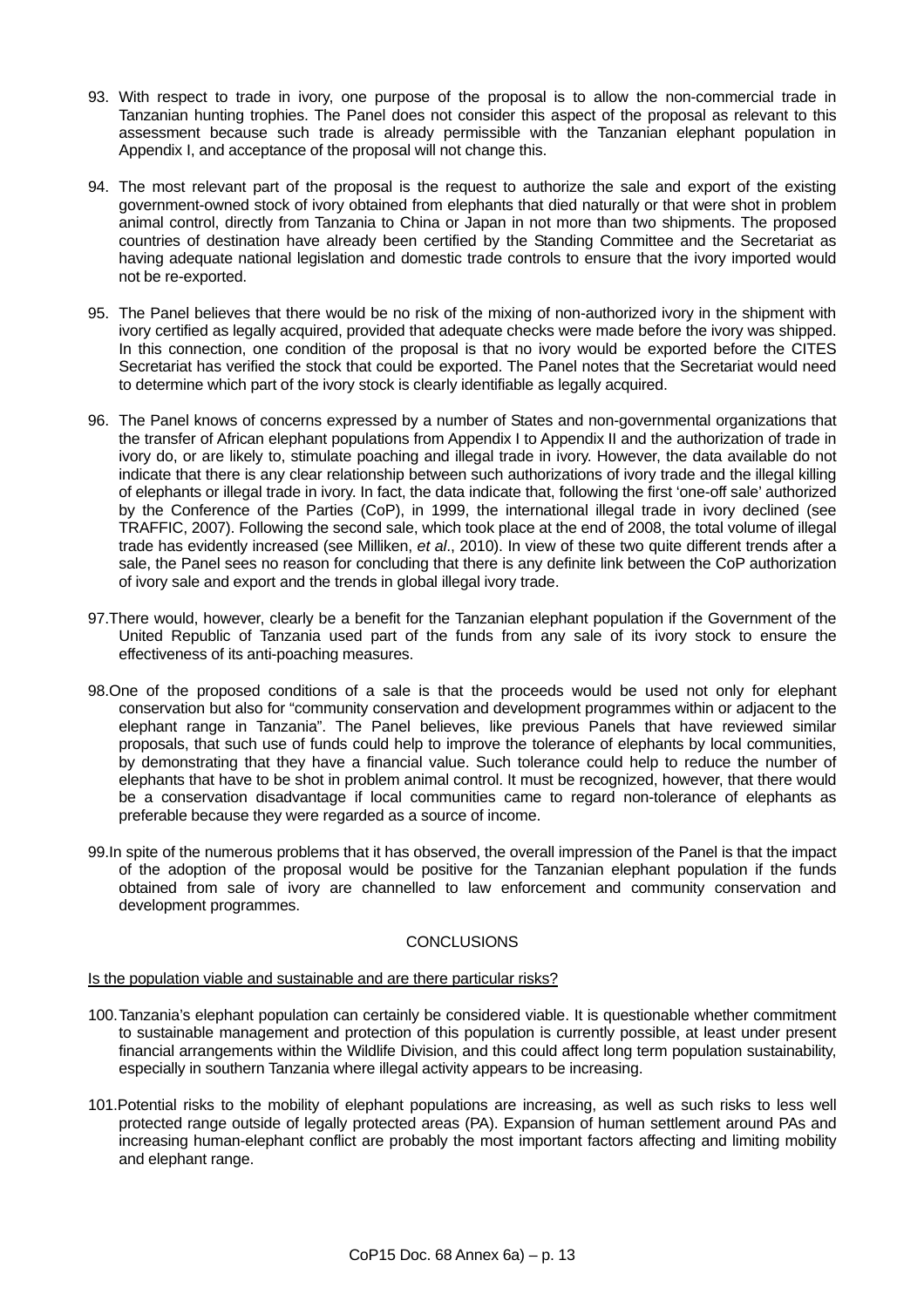102.At current rates of habitat change and land conversion, existing wildlife corridors have fewer than five years remaining before they disappear. Increasing isolation of PAs is likely to have serious implications for economic development and the sustainability of the tourism industry.

#### Has the range State demonstrated its ability to monitor its African elephant population?

103.The Tanzania Wildlife Research Institute and its Conservation Information Monitoring Unit have the capacity and ability to monitor Tanzania's elephant populations professionally and effectively. The adoption and implementation of regular country-wide elephant population surveys is a notable development but carcass data must be collected in future.

### Are the current anti-poaching measures effective?

- 104.There is a clear indication of concern by the authorities to minimize poaching of elephant and other wildlife species. The various efforts to deploy staff and execute special anti-poaching operations in various parts of the country, particularly in the vast Selous Game Reserve, are noteworthy.
- 105. However, the decline in elephant numbers in some areas, particularly in the south and west and notably the Selous-Mikumi ecosystem, indicates that the anti-poaching measures in these areas have not been effective and there is a need for urgent solutions.
- 106.This seems to reflect either an inadequacy of resources for law enforcement or inappropriate allocation of resources, especially in the Tanzania Wildlife Division which controls such vast areas. Some commentators have suggested that there are also institutional reasons for the ineffectiveness of law enforcement but the Panel is not in a position to comment.

### Is the total level of offtake from both legal and illegal killing sustainable?

- 107. The Panel believes that the level of legal elephant offtake (sport hunting, problem animal control and natural mortalities) falls within the expected rate of increase of the elephant population, in the range 3-5% per annum, and is thus considered sustainable.
- 108. Regarding illegal offtake, the decline in the overall population between 2006 and 2009 by more than 30,000 elephants is a cause for concern regarding sustainability. Various factors indicate that illegal killing is the predominant cause for the substantial decline in Tanzania's largest elephant population in the Selous-Mikumi ecosystem, where it is concluded that the current level of offtake is not sustainable. Levels of offtake appear to be sustainable for other elephant ecosystems which are stable or increasing.
- 109.With regard to the removal of trophy-quality males, the sport hunting quota of 200 males is set within sustainable levels, and quota utilization has stayed at around 50% since 2007. When considering other causes of removal, the potential offtake of 325 trophy quality animals a year is within the generally accepted limits to sustainable hunting of trophy-quality males in a healthy elephant population (0.5% to  $1\%$ ).

### Is the control of ivory stocks adequate to prevent the mixing of legal and illegal ivory?

- 110.If the proposal is accepted, the only raw ivory that would be authorized to be traded is the stock of known legal origin held at Wildlife Division, TANAPA and NCAA headquarters. All three stores have sufficient security and storage facilities and there is adequate separation of legal and illegal stock for the majority of ivory (except NCAA, although the Panel believes that separation is possible). The accumulation rate of ivory has remained relatively constant over the past 18 years, and the Panel found all ivory to be adequately marked according to the approved CITES system (albeit with the need to re-mark some ivory at Wildlife Division store). All locations have implemented computerized registers to facilitate recordkeeping and analysis.
- 111.The format and system of documentation currently in use by all three agencies theoretically provides for an auditable system, sufficient to track the movement of every piece of ivory into the strongrooms and to ensure that ivory of legal origin is not mixed with ivory of illegal origin. Cross-checks of available documentation and physical stocks were generally positive in all three locations. However, the Panel was not able to verify information on ivory stock origins presented in the proposal. The Panel noticed significant challenges regarding the Wildlife Division store since most of the original documentation was destroyed in a fire during 2009. Surviving original documentation contains numerous discrepancies, the large quantity of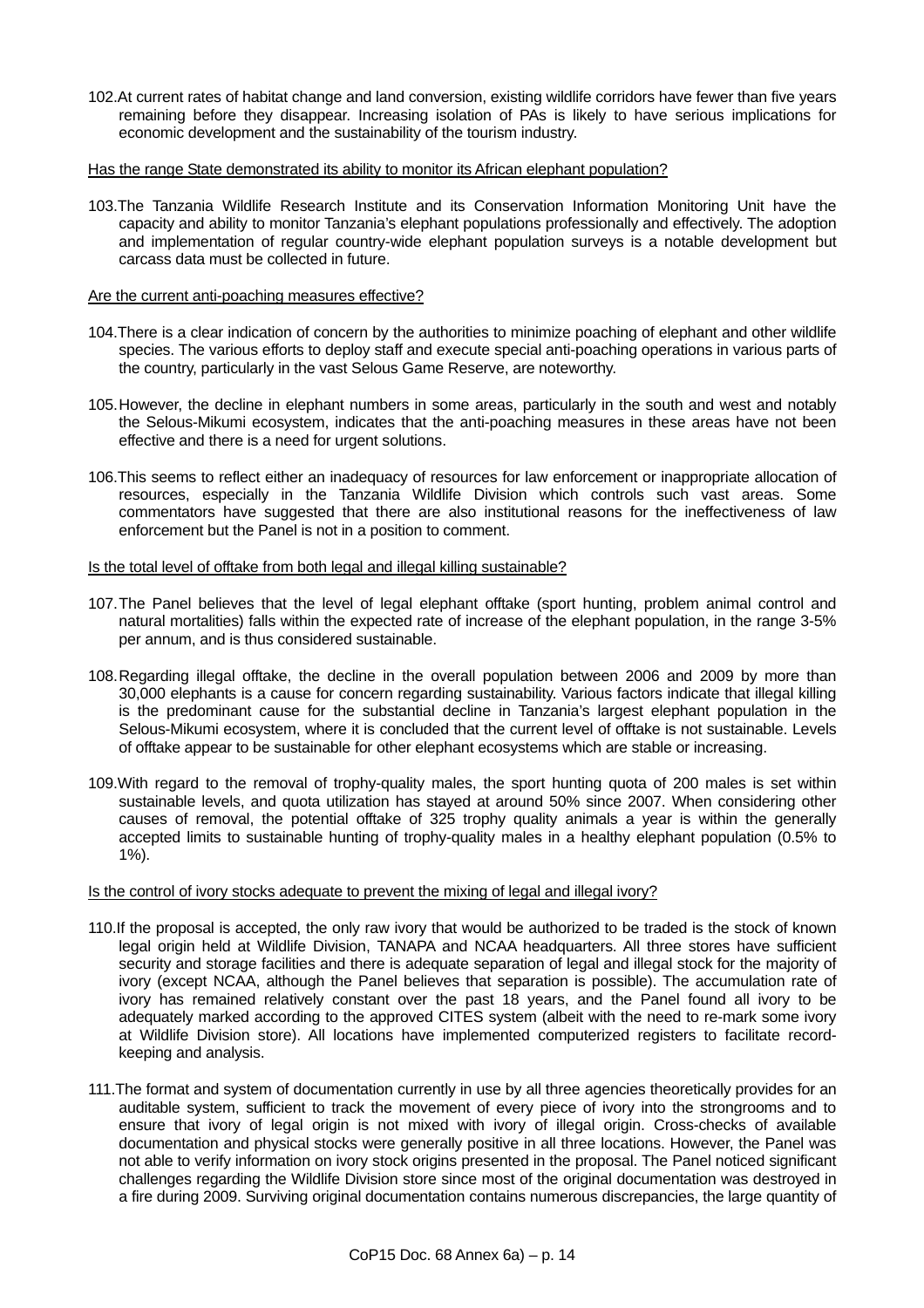court exhibits lacks a register, and the existing record has been generated since 2006. This will undoubtedly affect the ability to conduct a full audit in the future.

#### Is law enforcement effective?

- 112.There is a clear understanding among the leading law enforcement agencies of the seriousness of poaching and illegal trade in elephant ivory. Tanzania has succeeded in limiting the scale of domestic ivory markets and carving industries, and collaboration among law enforcement institutions has resulted in a large number of ivory seizures (406 since 1989).
- 113. Despite these commendable efforts, the 2009 census, MIKE statistics and the increase in seizures outside the country all indicate that the effectiveness of law enforcement has reduced. All large-scale seizures (>1,000 kg) involving Tanzania since 2002 have occurred after leaving Tanzania, and their frequency and scale have progressively increased since 1989.
- 114. Available evidence suggests the involvement of active and entrenched organized criminal syndicates and low prosecution rates being impediments to enforcement effectiveness.

Are enforcement and controls sufficient to ensure that no significant amounts of ivory taken or traded illegally from other countries are traded within or through the territory of the affected range State?

- 115. The ETIS analysis gives Tanzania a relatively good rating for enforcement effectiveness, although the proportion of worldwide ivory seizures implicating Tanzania made before the ivory left its borders has dropped from 91% in 2002 to currently 72%.
- 116. Globally, the scale of Tanzania's involvement is second only to that of China, and Tanzania ranks first among African countries in terms of the total volume of ivory reported by large-scale (>1,000 kg) seizures.
- 117. The ability of enforcement agencies to detect ivory at border points is hampered by inadequate capacity when faced with a huge volume of truck and container traffic through the country. Ivory enters the country from the Democratic Republic of the Congo, Kenya, Malawi, Mozambique and Zambia, with Mozambique accounting for considerable volumes of ivory moving through Tanzania since 2006.
- 118. Since 2005, large-scale ivory seizures involving Tanzania have been made in China, the Philippines, Thailand and Viet Nam. Increased volumes of ivory have moved from western Tanzania into Burundi.

### Are there adequate controls on trade in parts and derivatives from the African elephant other than ivory in the proponent State?

119. The only parts and derivatives other than ivory proposed to be traded by Tanzania are raw hides. The Panel was informed that there is no immediate intention to start trading raw hides but the CITES Management Authority intends to apply the usual CITES procedures to control such trade if there is a demand. The Panel believes that there is no reason why the controls on any such trade should be different than for trade in skins of other CITES species or many other part and derivatives in which Tanzania has experience.

### Are there adequate controls on ivory trade in specified importing countries?

120. The proposal of the United Republic of Tanzania contains a commitment that, if it were accepted, the commercial export of ivory would be in no more than two shipments and could only be direct to China and Japan. In accordance with the current annotation regarding populations of African elephant in Appendix II, the CITES Standing Committee and the Secretariat have already determined that these two countries have sufficient national legislation and domestic trade controls to ensure that the imported ivory would not be reexported and would be managed in accordance with all requirements of Resolution Conf. 10.10 (Rev. CoP14) concerning domestic manufacturing and trade. As they were thus approved by the Parties as potential importing countries, the Panel considered that this question was already dealt with.

Would the acceptance of the proposal be likely to have a positive or negative impact on the conservation status of the elephant population and its environment in the affected range State?

120. The Panel believes that the acceptance of the proposal by the Conference of the Parties would be beneficial to the conservation of the elephant population of the United Republic of Tanzania provided that: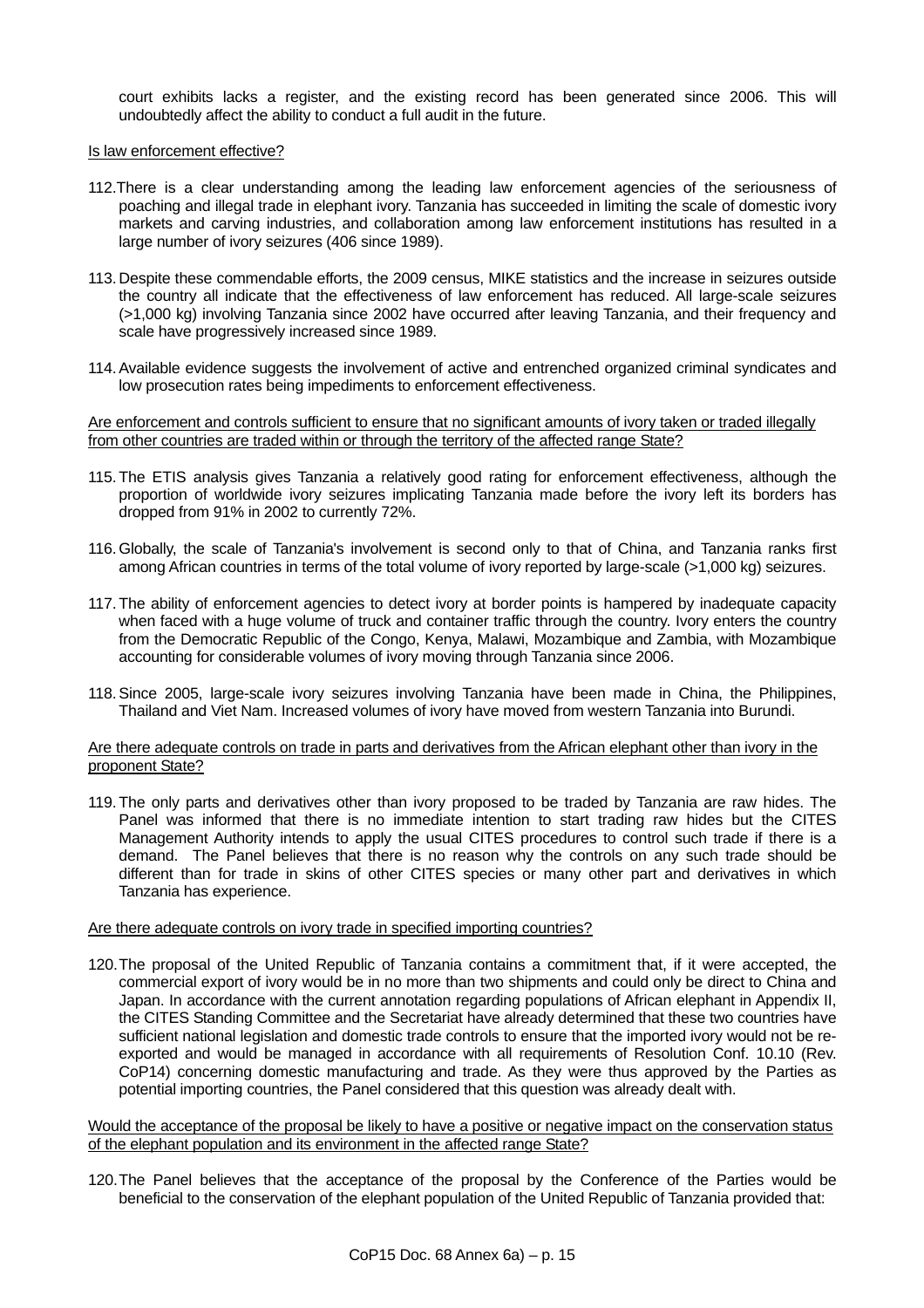- the money obtained from the commercial sale of ivory and from hunting fees and other related income were used directly to improve the anti-poaching patrols in the areas where the largest elephant populations are found; and
- a significant proportion of the funds from sale of the ivory resulting from problem-animal control were returned to the local communities where the elephants were killed.
- 121. It must be clear however that, although a short-term improvement can be achieved by a large 'injection' of funds from the sale of the legally obtained stock of ivory, what is really required is a commitment to improving the funding for conservation of elephants in the long term (with a benefit for other species in the same range). This could be supported using the significant income from tourist-related activities in elephant range areas, as well as the hunting-related income, including hunting fees, block fees, conservation fees, permit fees and professional hunters licence fees, and by the re-establishment of the Selous retention scheme.

## **REFERENCES**

Buckland S.T., Anderson, D.R., Burnham, K.P., and Laake, J.I. (1993). *Distance sampling*. Chapman & Hall, London 446 pp

CITES Secretariat (2010). *Monitoring of Illegal hunting in elephant range States.* Document CoP15 Doc. 44.2 presented at the 15th meeting of the Conference of the Parties to CITES.

Craig, G.C. (2006). *Aerial survey standards for the MIKE Programme*. CITES MIKE Programme, Nairobi.

Cumming, D. H. M (2004). Performance of Parks in a century of change. In: *Parks in transition: biodiversity, rural development and the bottom line*. Ed. B Child. Earthscan, London.

Douglas-Hamilton, I. and Burrill, A. (1991). Using elephant carcass ratios to determine population trends. *African Wildlife: Research and Management*, pp. 98—105. International Council of Scientific Unions.

DPG (2007). Tanzania Development Partners: The Wildlife Sector. Tanzania Development Partners Group. www.wildlife-programme.gtz.de

Foley, C.A.H. and Faust, L.J. (2010). Rapid population growth in an elephant *Loxodonta africana* population recovering from poaching in Tarangire National Park, Tanzania. *Oryx* in press.

Hedges, S. and Lawson, D. (2006). *Dung survey standards for the MIKE Programme*. CITES MIKE Programme Central Coordinating Unit, Nairobi.

Hotel Association of Tanzania (2010). Presentation to the Panel of Experts. Dar es Salaam, 29 January 2010.

IUCN-UNESCO (2007). *Report of the reactive monitoring mission: Selous Game Reserve*, United Republic of Tanzania.

Jones, T., Caro, T. and Davenport, T.R.B. (Eds) (2009). Wildlife Corridors in Tanzania. Unpublished Report. Tanzania Wildlife Research Institute (TAWARI), Arusha.

Norton-Griffiths, M. (1978). *Counting Animals*. No. 1 of a series of Handbooks on techniques currently used in African wildlife ecology. Ed. J.J.R. Grimsdel. African Wildlife Foundation, Nairobi.

Mapunduji, D.G. and Ngomello, K.A.S. (2007). Elephant movements and home range determinations using GPS/ARGOS satellites and GIS programme: Implication to conservation in southern Tanzania. *Proceedings of the Sixth TAWIRI Scientific Conference*, 6-7 December 2007, Arusha.

Martin, R.B. (1986). *Establishment of African ivory export quotas and associated control procedures*. Report to CITES Secretariat.

Milliken, T., Burn, R.W. and Sangalakula, L. (2002). *A report on the status of the Elephant Trade Information System (ETIS) to the 12<sup>th</sup> meeting of the Conference of the Parties. Document CoP12 Doc. 34.1 Annex,* presented at the 12th meeting of the Conference of the Parties to CITES. 66pp.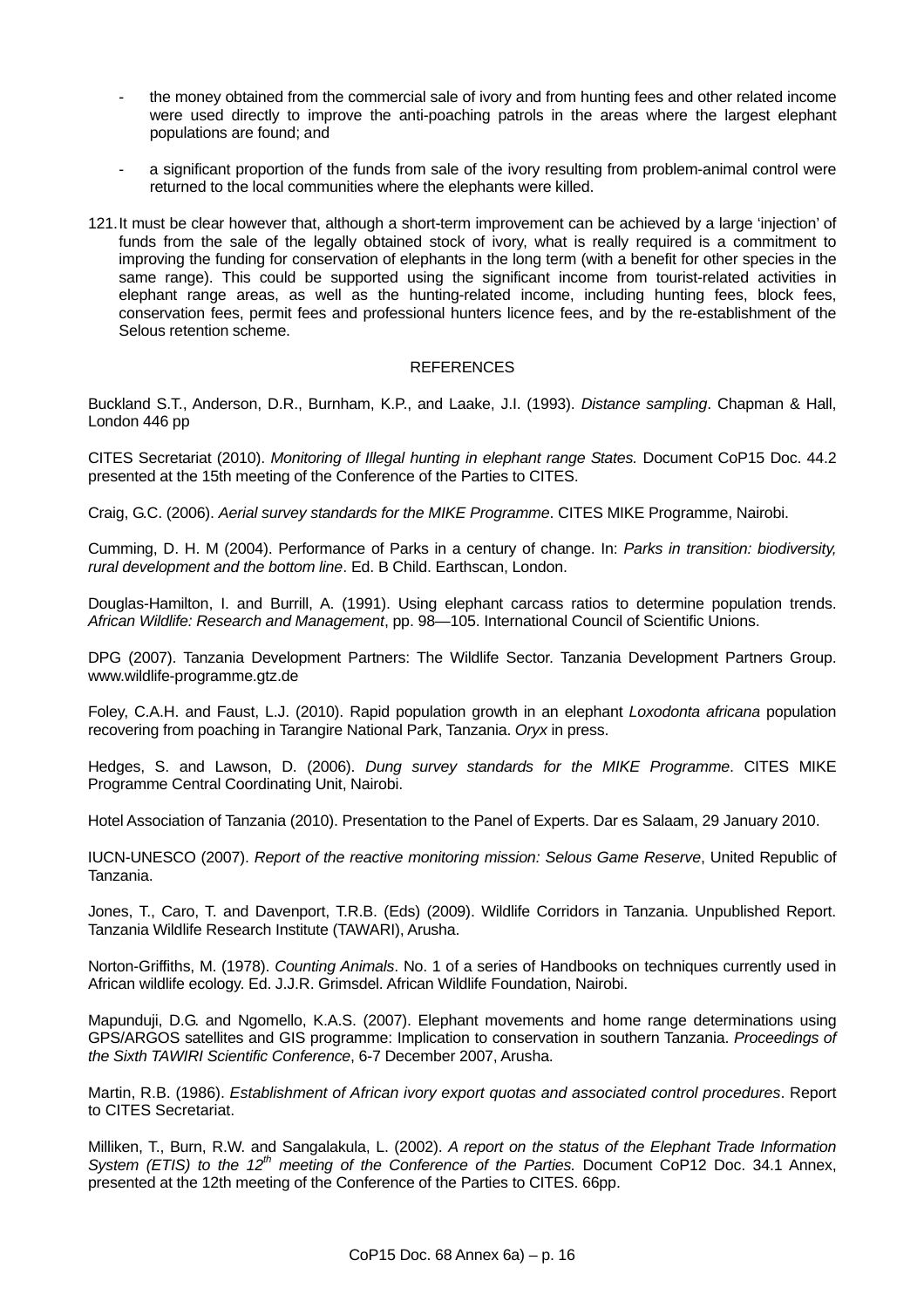Milliken, T., Burn, R.W. and Sangalakula, L. (2010). *The Elephant Trade Information System and the Illicit Trade in Ivory*. Document CoP15 Doc. 44.1 Annex, presented at the 15th meeting of the Conference of the Parties to CITES. 40pp.

MNRT (2003). Reference manual for implementing guidelines for the designation and management of wildlife management areas (WMAs) in Tanzania. Wildlife Division, Ministry of Natural Resources and Tourism, Dar es Salaam.

TAWIRI (2007). *Elephant population estimates: Dry season 2006*. Tanzania Wildlife Research Institute in collaboration with NCAA, TANAPA and Wildlife Division. Commissioned by Wildlife Division. TAWARI, Arusha.

TAWIRI (2009). Aerial Survey Observers Skills Training Manual. Aerial Survey Observers Training Workshop, 2009. Unpublished Report. Tanzania Wildlife Research Institute (TAWARI), Arusha.

TAWIRI (2010a). *Elephant population estimates: Dry season 2009*. Tanzania Wildlife Research Institute in collaboration with NCAA, TANAPA and Wildlife Division. Commissioned by Wildlife Division. TAWARI, Arusha.

TAWIRI (2010b). Presentation to CITES Panel of Experts, 25 January, 2010, Dar es Salaam.

TAWIRI (2010c). *Status of the Major Elephant Populations of Tanzania 2009-2010*. TAWIRI Preliminary Report, 2010. Tanzania Elephant Management Plan Project. TAWIRI, Arusha.

TEMP (2010). *Status of the major elephant populations of Tanzania 2009-2010*. Preliminary report January 2010, Tanzania Elephant Management Plan Project. TAWIRI, Arusha.

TRAFFIC (2007). *Monitoring of Illegal trade in ivory and other elephant specimens.* Document CoP14 Doc. 53.2, presented at the 14th meeting of the Conference of the Parties to CITES. 60pp.

TRAFFIC (2009). Large-scale ivory seizures (>1,000 kg) involving Tanzania and Zambia in ETIS, 1989-2009 (as at 23 January 2010). A report to the CITES Panel of Experts. 3pp.

United Republic of Tanzania (1998). *The Wildlife Policy of Tanzania*. Ministry of Natural Resources and Tourism, Dar es Salaam.

Wasser, S.K., Clark, B. and Laurie, C. (2009). The Ivory Trail. *Scientific American*, July 2009 (68-76).

Wildlife Division (2001). *Management Plan for the African Elephant* Loxodonta africana *in Tanzania 2001.*

Wildlife Division (2003). *Reference manual for implementing guidelines for the designation and management of wildlife management areas (WMAs) in Tanzania*. Ministry of Natural Resources and Tourism, Dar es Salaam.

Zacharia, M. and Kaihula, S.A. (2001). *Community participation in the conservation and management of wildlife in Tanzania*. Discussion Paper No. 29 (Eds) RD Baldus and L Siege. Wildlife Division GTZ Wildlife Programme in Tanzania. Wildlife Division, Dar es Salaam.

### PEOPLE INTERVIEWED BY THE PANEL IN THE UNITED REPUBLIC OF TANZANIA

### Government agencies

Rajabu YN Amasi, SGR Sector Manager, Wildlife Division

Bakari Asseid, Director, Department of Commercial Crops, Fruits and Forestry, Ministry of Agriculture, Livestock and Environment, Zanzibar

Edibar Bayela, District Natural Resources Officer, Kisarawe

Lowaeli Damalu, GO/Ops & MIKE, Wildlife Division

Lucas S Goroi, SGR Sector Manager, Wildlife Division

Nyamsiniwa Iddi, C.A., Ngorongoro Conservation Area Authority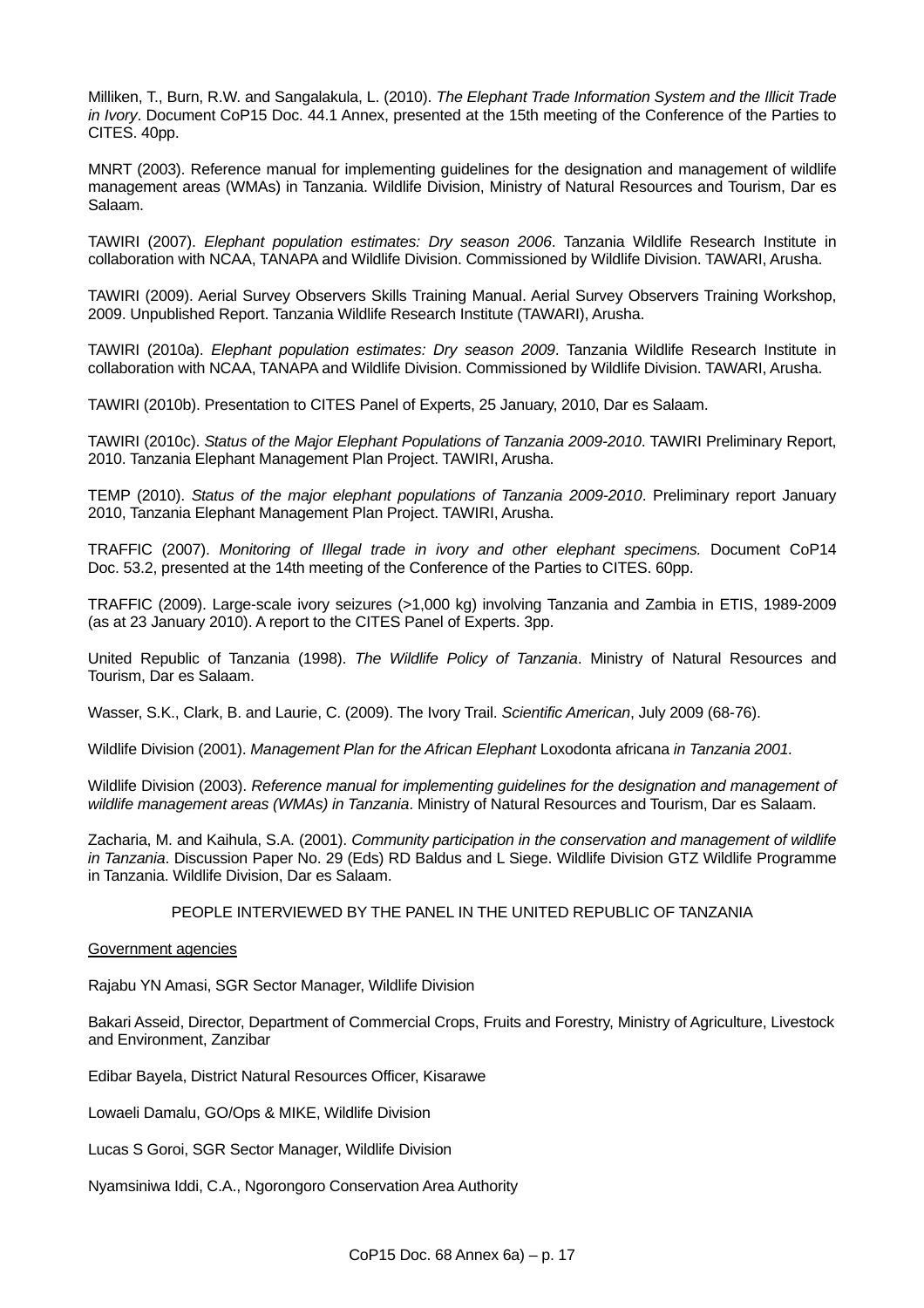Saidi I Kabaida, SGR Sector Manager, Wildlife Division Paskali K Kabeho, District Game Officer, Kisarawe Francis Kamote, Ivory Database Operator/Park Ranger, TANAPA Geofrey Y. Kamwela, Assistant Commissioner of Police, Ministry of Home Affairs, Tanzania Police Force Mrs Karamagi, District Commissioner, Kisarawe Ismail Kasamu, TANAPA H. Keraryo, PGO, Wildlife Division Hamza Kija, TAWIRI Emilly Kisamo, CPWI, TANAPA Renatus Kusamba, PWI, TANAPA Hussein N. Laisseri, Assistant Commissioner of Police, Ministry of Home Affairs, Tanzania Police Force Inyasi A. V. Lejora, Manager, Ecological Monitoring / Acting Director, Tanzania National Parks (TANAPA) Robert M. Lakati, Law Enforcement Officer, Ngorongoro Conservation Area Authority Erastus T. Lufungulo, Chief Park Warden, Tarangire National Park Ephraem Lusuva, Armourer/Park Ranger, TANAPA M. Madehele, PGO, Wildlife Division David Mahatane, PSO, Wildlife Division Honori Thomas Maliti, TAWIRI Simba Mangu, TAWIRI Faustine Masalu, Eastern & Coast Zone Anti-Poaching Commander, Wildlife Division Michael Masota, Wildlife Division Edeus T Massawe, TAWIRI Obed F. Mbangwa, Assistant Director, Wildlife Utilizationand Management, Wildlife Division B.M.C. Midala, Assistant Director, Law Enforcement, Wildlife Division Frank Mremi, CITES Desk Officer, Wildlife Division, Arusha Henock Z Msocha, SGR Sector Manager, Wildlife Division Beatrice L. Mtui, GO-CITES, Wildlife Division John Muya, Wildlife Division Nasser Nchiiurbi, C.A., Ngorongoro Conservation Area Authority Simon Nduma, Director General, Tanzania Wildlife Research Institute (TAWIRI), Arusha John Numya, PGO, Wildlife Division